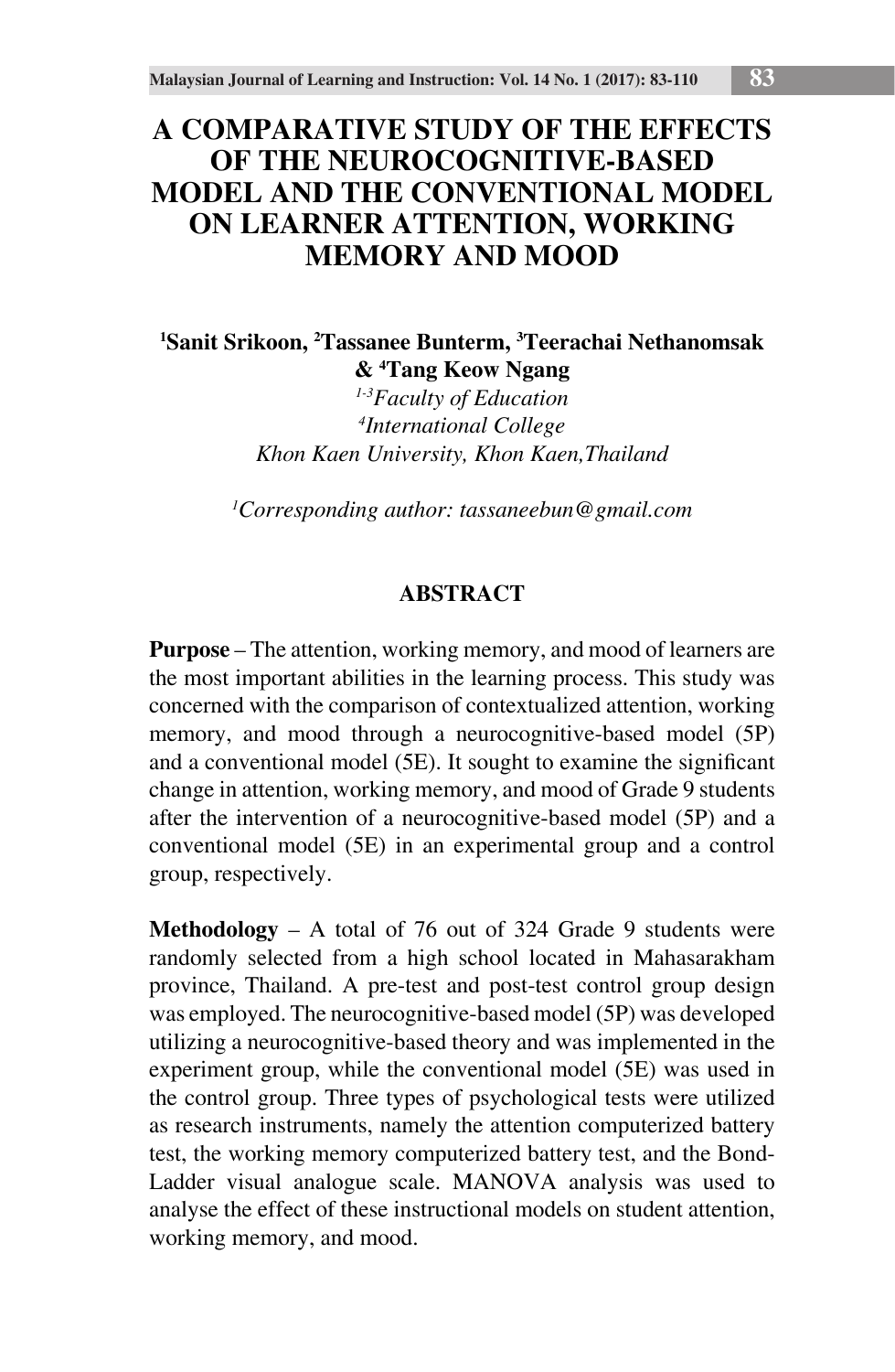**Findings** – The findings revealed that the overall attention, working memory, and mood conditioning mean score of the neurocognitivebased model (5P) interventions were better than in the conventional model. In conclusion, neurocognitive-based contextualization had more effect on the attention, working memory, and mood of Grade 9 students than conventional model (5E) contextualization.

**Significance** – The findings contribute significantly to current knowledge on the effectiveness of the neurocognitive-based model (5P) to enhance student learning outcomes in terms of attention, working memory and mood.

**Keywords**: Neurocognitive-based model (5P), conventional model (5E), attention,working memory, mood.

## **INTRODUCTION**

Attention is the means by which learners actively process a limited amount of information from the enormous amount of information available through our senses, our stored memories, and our other cognitive processes (Rao, 2003). It includes both conscious and unconscious processes. In many cases, conscious processes are relatively easy to study. Unconscious processes are more difficult to study, simply because learners are not conscious of them (Merikle, 2000). Attention allows learners to use their limited mental resources judiciously. By dimming the lights against many stimuli from outside (sensations) and inside (thoughts and memories), learners can highlight the stimuli that interest them. This heightened focus increases the likelihood that learners can respond speedily and accurately to interesting stimuli. Heightened attention also paves the way for memory processes. Learners are more likely to remember information which they have paid attention to and not information they have ignored (Sternberg, 2012).

According to Cowan (2012), working memory is the small amount of information kept in the mind at any time. It is needed for various types of learning: comprehension, problem-solving, and goaldirected thinking. The working memory capabilities of learners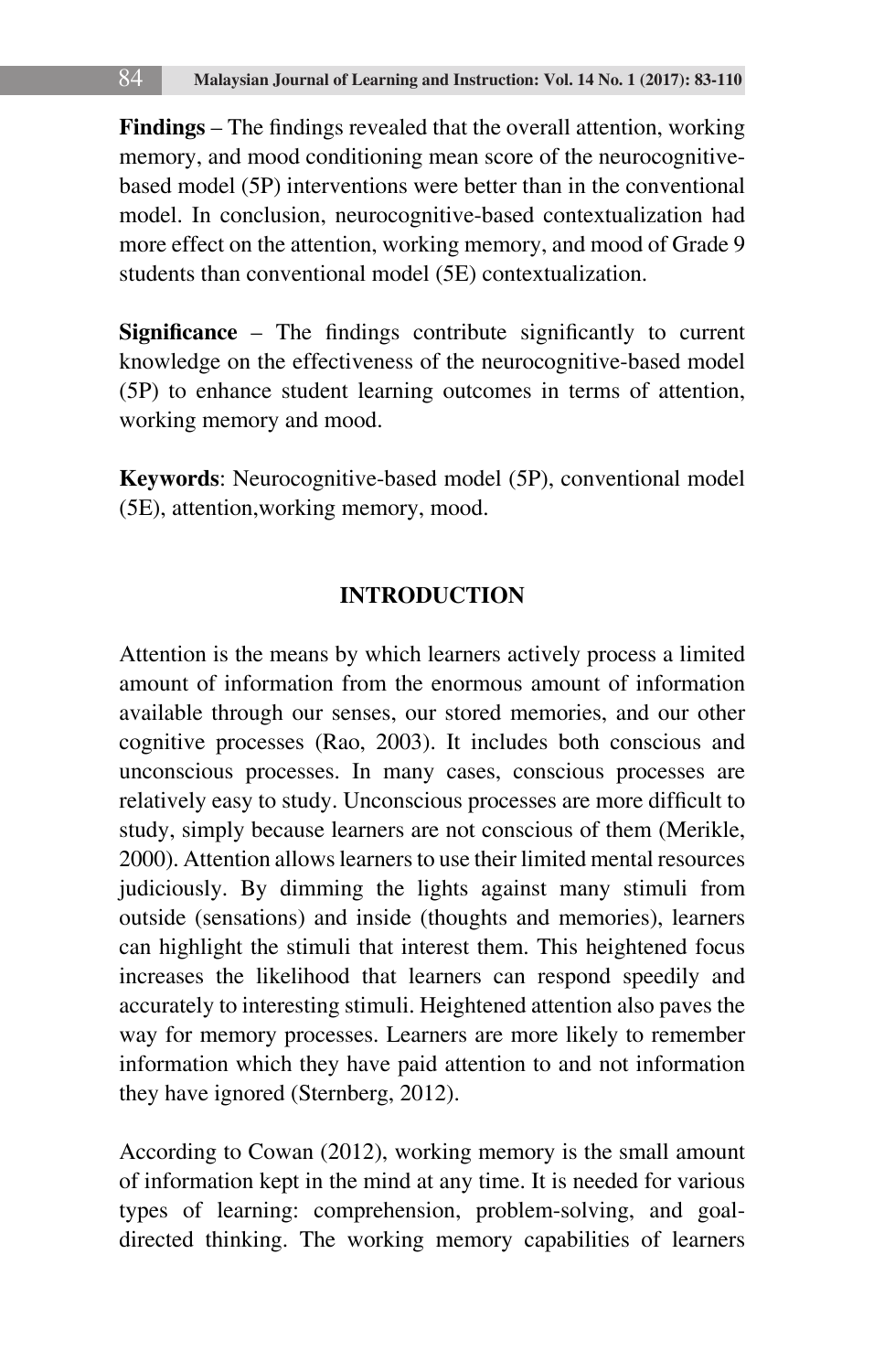grow with maturity, and educational practices should be based on an understanding of both the limitations and the educational possibilities. Educational principles are proposed to make the most of working memory for optimal learning throughout development. In short, the working memory is an active system of storing information and information processing, and is essential for the correct functioning of other complex cognitive functions (Sanchez-Torres, Elosua, Lorente-Omenaca, Moreno-Izco & Cuesta, 2015).

Mood is defined as the understanding of how the brain processes emotions, whether they are negative or positive, and how that functioning influences learner capacity to attend to, perceive, and remember information. Mood is a kind of emotion process whereby multiple areas of the brain are engaged. The brain's emotional responses in the learner begin with the limbic system, which has been most widely recognized as the brain's emotional centre (Gazzaniga, Ivry & Mangun, 2009). The amygdala is engaged, not only in implicit emotional reaction, such as an unexpected fearful event, but also in explicit emotional learning, such as learning about a danger and remembering the information (Hardiman, 2012).

The above arguments clearly indicate that attention, working memory and mood are related and important in student learning. Working memory and attention are related because the process of attention has its beginning when the brain remembers what the senses capture (Sternberg, 2012; Gazzaniga et al., 2009). Attention must be based on prior knowledge of the elements and learning is usually associated with memory (Cowan, 2012). In fact, the process involves mood and memory and, of course, both processes require attention. In short, an effective teaching model should be designed to ultimately keep learner attention, which is the foundation for memory and information (Sanchez-Torres et al., 2015). This is why an understanding of how the brain receives and saves information will help teachers to make informed choices for effective teaching models.

## **AIMS OF THE STUDY**

This study sought to explore the effect of using the neurocognitivebased model (5P), an instructional model on attention, working memory, and mood. It was the main study undertaken after the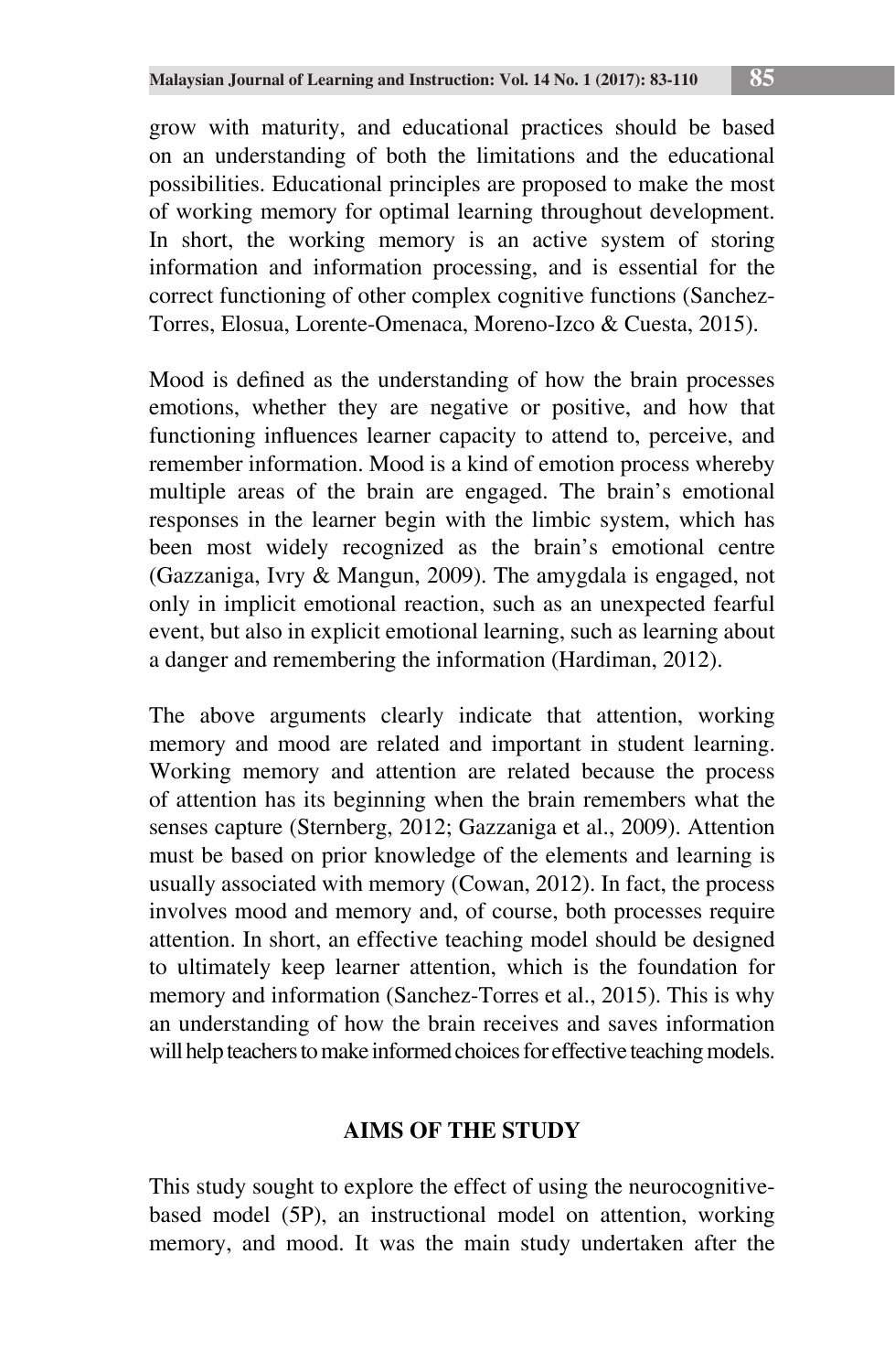researchers had conducted a pilot study to develop the neurocognitivebased model (5P), a model which combined research-based learning and educational neuroscience approaches to the understanding of the learning phenomenon in educational instruction. The neurocognitive-based model (5P) was verified by nine experts before it was utilized in the actual study. More specifically, this study was aimed at achieving the following objectives:

- i. To identify the attention of Grade 9 students in terms of accuracy and reaction time before and after utilizing the neurocognitive-based model (5P) (experimental group) and conventional model (5E) (control group), respectively.
- ii. To study the differences in attention, accuracy and reaction time between the learners in the experimental group and the control group.
- iii. To identify the working memory of Grade 9 students in terms of accuracy and reaction time before and after utilizing the neurocognitive-based model (5P) and the conventional model (5E), respectively.
- iv. To study the differences in working memory accuracy and reaction time between the learners in the experimental group and the control group.
- v. To identify the mood of Grade 9 students in terms of alertness, calmness, and contentedness before and after utilizing the neurocognitive-based model (5P) and the conventional model (5E), respectively.
- vi. To study the differences in mood between the learners in the experimental group and the control group.

# **CONCEPTUAL FRAMEWORK**

This study was concerned with determining the learning outcomes of two instructional models, namely the neurocognitive-based model (5P) and the conventional model (5E). The learning outcomes were measured in terms of attention, working memory, and mood. All instructional models provided the opportunity for teacher and students to learn how the students' knowledge, cognition, and emotions interact with the environment, and how both changes occurred through the learning process (Joyce, Weil & Calhoun, 2015). Current thinking in educational neuroscience is synthesized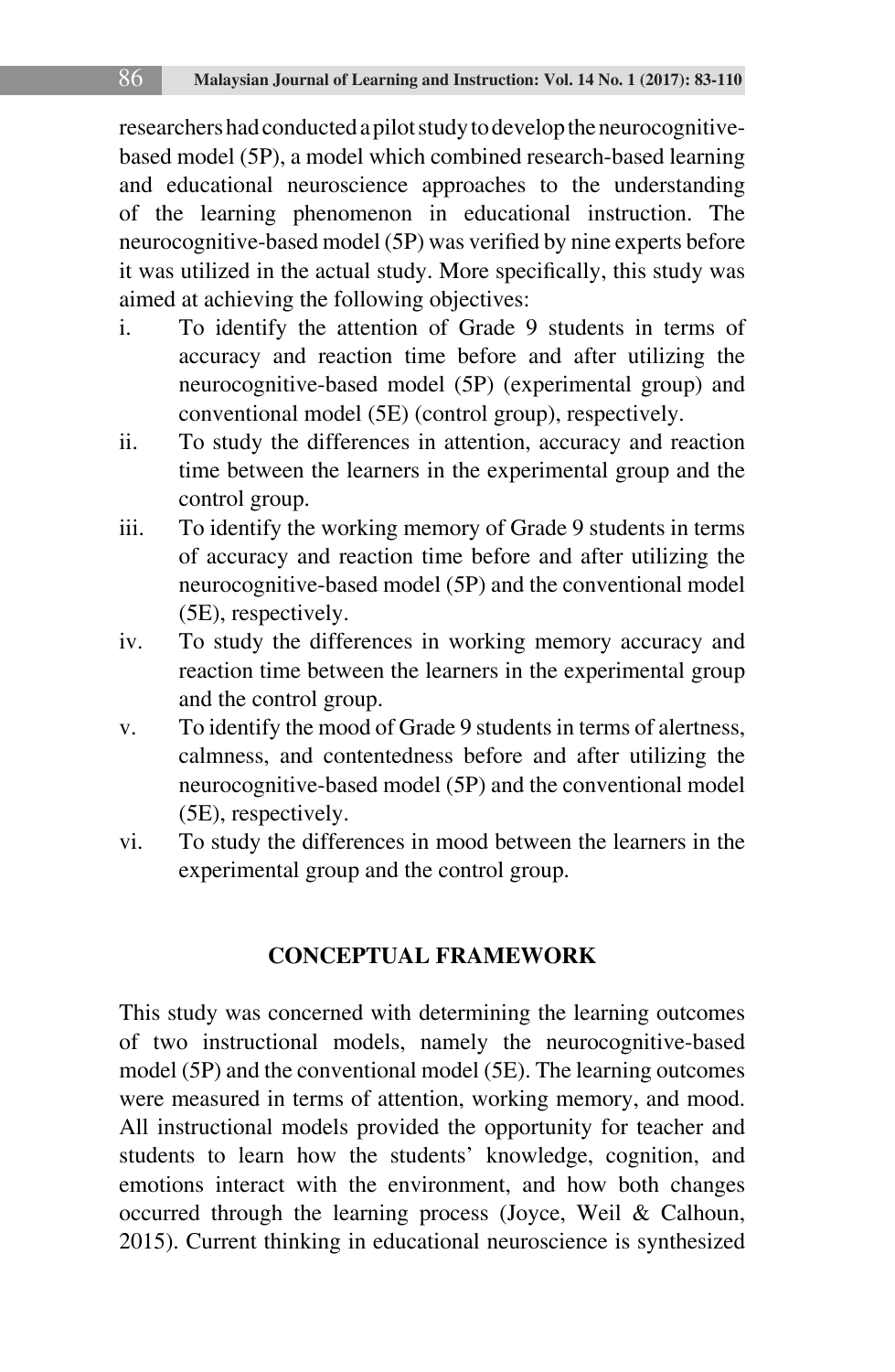to provide a perspective on modern learning theory and instruction models, especially in relation to some emerging ideas in relation to correlations and patterns in neurocognitive processing of information that focus on attention, working memory and mood for developing learners (Anderson, 2009). Moreover, a combination of research-based and neurocognitive-based learning can enhance the essential skills required in the twenty-first century (Bunterm, Lee, Ng, Srikoon, Vangpoomyai, Rattanavongsa & Rachahoon, 2014). The neurocognitive-based model (5P) is an innovative instructional model which has integrated the two major components of researchbased learning and educational neuroscience (Srikoon, 2015). Therefore, the syntax of the neurocognitive-based model (5P) has integrated research-based learning activities with a focus on attention, working memory, and mood. The variables in this study are as elucidated in Figure 1.

# **Neurocognitive-based Model (5P)**

Goswami (2008) highlighted in detail how the learner's brain built cognitive systems from his or her sensory memory. As a result, the researchers integrated educational neuroscience and research-based learning into the neurocognitive-based model (5P). According to Goswami and Szucs (2010), in order to build a cognitive system, such as language or conceptual knowledge from information gained by looking and listening, the learner's brain needed to focus on dynamic spatio-temporal structures. Learners are similar to interested agents that move about, and say and do things. The goal-directed actions of agents provide integrated dynamic multisensory information that can be attended to and stored by the brain. Therefore, the principle of the neurocognitive-based model (5P) is to promote learner development of attention, working memory, and positive mood.

Following this line of reasoning, learners are expected to generate better memory and attention and learn more about subject content during the research process. As a result, the neurocognitivebased model (5P) covers five main phases: persuasion, planning, performance, production, and presentation. In the persuasion stage, teachers investigate learners' prior knowledge. Learners study the principles of the research process based on research ethics, and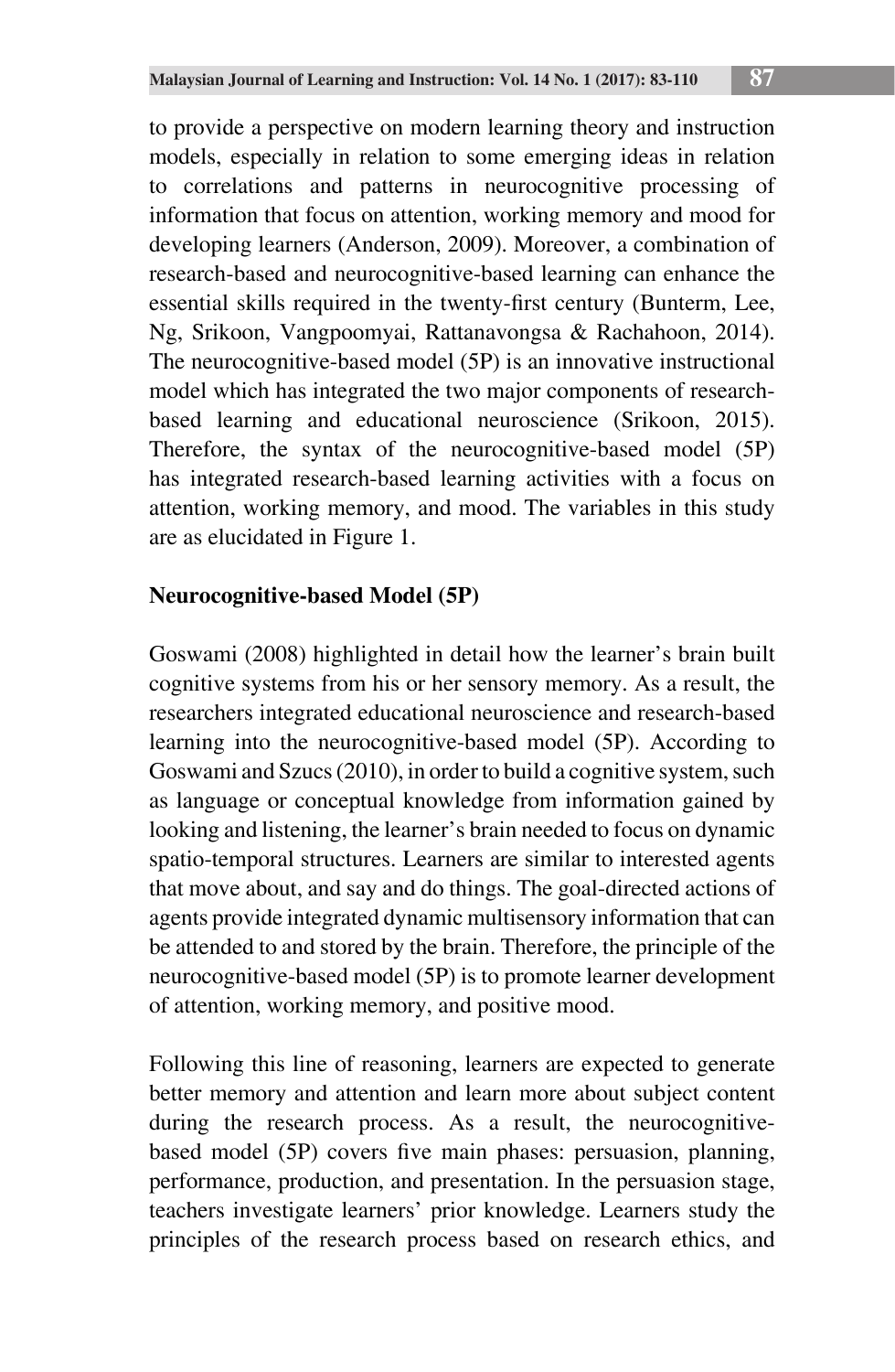analyse, train, and share the case study's research question. In the planning phase, learners are trained to devise their research plan and share it with their friends. In the performance stage, learners collect and analyse data, and in the production phase they are trained to interpret the results after analysing the data. The final phase is the presentation phase, in which the learners are asked to write their research reports and make presentations about the research process.

Anderson (2009) proposed the synthesis of the two emerging fields of neurocognitive learning theory and the constructivist philosophy of science teaching and learning to improve the attention of learners. The latter has already become a major guiding model for instructional design in many disciplines. Neurocognitive learning theory is a synthesis of three traditionally separate strands of inquiry: (i) Neurophysiology, with its emphasis on the biological bases of brain and neural activity; (ii) Cognitive science, with its focus on information processing and internal representations of experience, and (iii) Learning theory that explains how learners cumulatively interact with, and adapt to, their environment (Anderson, 2009).

When schools build an executive function culture across classrooms, they empower learners to learn 'how to learn' and 'how to solve problems flexibly'. These processes are critically important for working memory to succeed. When teachers foster the same emphasis on learning strategies, persistence and a strong work ethic are promoted, and these should lead to academic and life success. As learners learn effective approaches to enhance their work, their motivation, self-confidence, and resilience also increased (Meltzer, 2010).

In order to consider how teachers might address the emotional climate or mood in the classroom, teachers should have some understanding of how the brain processes emotions. According to Hardiman (2012), explicit emotional learning engaged the hippocampus, a key structure involved in memory, in addition to the amygdala. Learners may intuitively know that emotionally charged events stay in their memory. This relationship between emotion and memory is supported by research demonstrating that the engagement of the amygdala does indeed strengthen memory (Ferry, Roozendaal &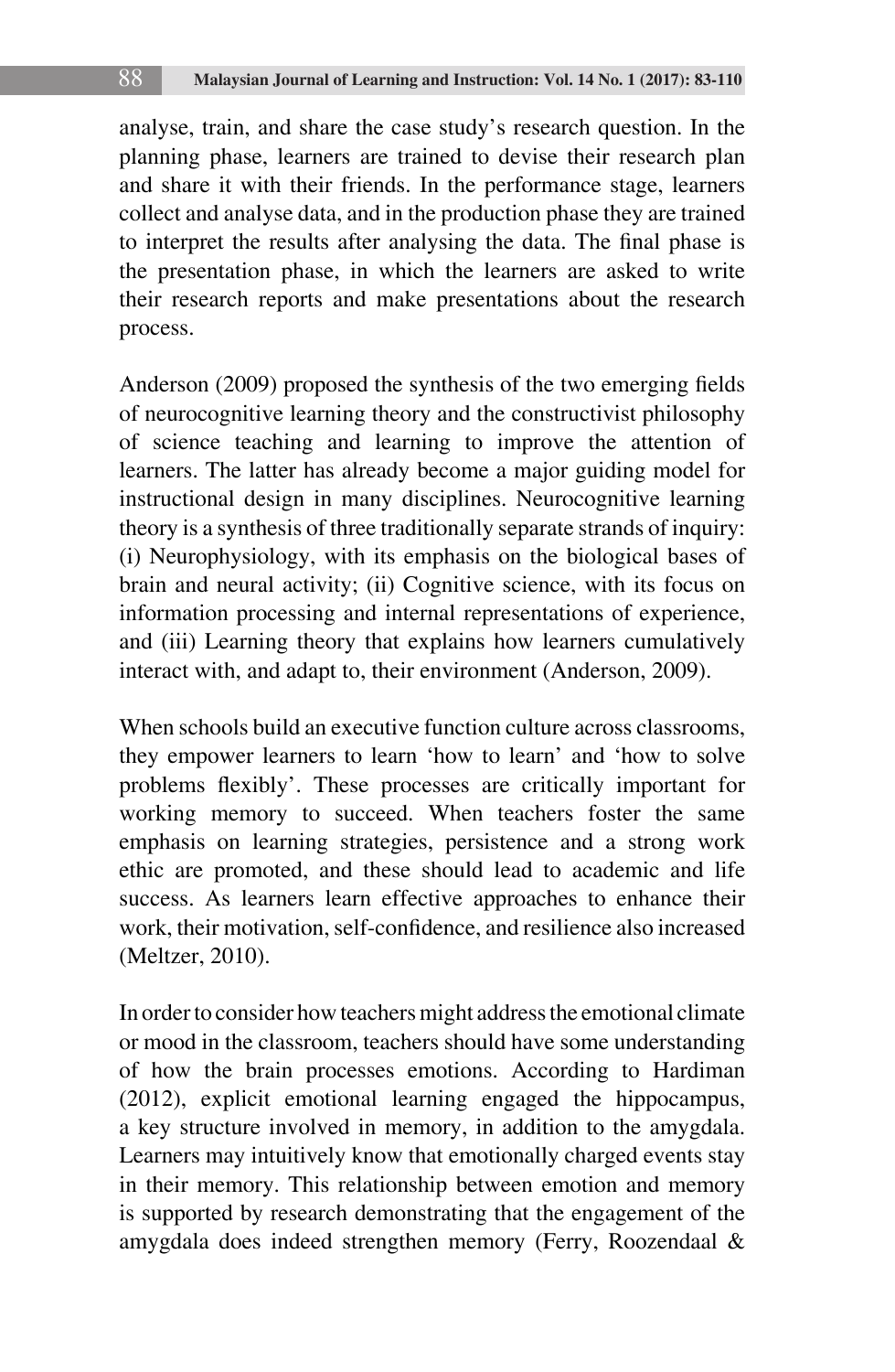McGaugh, 1999). In other words, the involvement of the amygdala in declarative memories explains why learners remember emotionally charged events better than ordinary day-to-day occurrences.

# **Conventional Model (5E)**

The conventional model (5E) is the instruction model used in the control group and is the normal approach to teaching in Thailand. This conventional model (5E) is supported by the Institute for the Promotion of Teaching Science and Technology (IPST) (2012) in the standard classroom in Thailand. The conventional model (5E) consists of five phases: engage, explore, explain, elaborate, and evaluate. The conventional model (5E) allows teachers and learners to experience common activities, build on prior knowledge and experience, construct meaning, and continually assess learner understanding of a concept.

In the *engage* phase, learners have to make connections between past and present learning experiences. Teachers anticipate activities and focus on learners' thinking in the learning outcomes. Learners become mentally engaged in the concept or skills to be learned. The *explore* phase of the conventional model (5E) provides learners with a common base of experiences. Learners actively explore their environment or manipulate materials to identify and develop concepts, processes, and skills.

In the *explain* phase, teachers help learners to explain the concepts the latter has explored in the previous phase. Learners have opportunities to verbalize their conceptual understanding or to demonstrate new skills or behaviours. On the other hand, teachers take opportunities to introduce formal terms, definitions, and explanations for concepts, processes, skills or behaviours. This is followed by the *elaborate* phase. Learners are encouraged to extend their conceptual understanding and practise their skills and behaviours. Learners develop a deeper and broader understanding of major concepts, obtain more information about areas of interests and refine their skills. The final phase of the conventional model (5E) is the *evaluate* phase. Learners are encouraged to assess their understanding and abilities, while teachers evaluate learners' understanding of key concepts and skills development.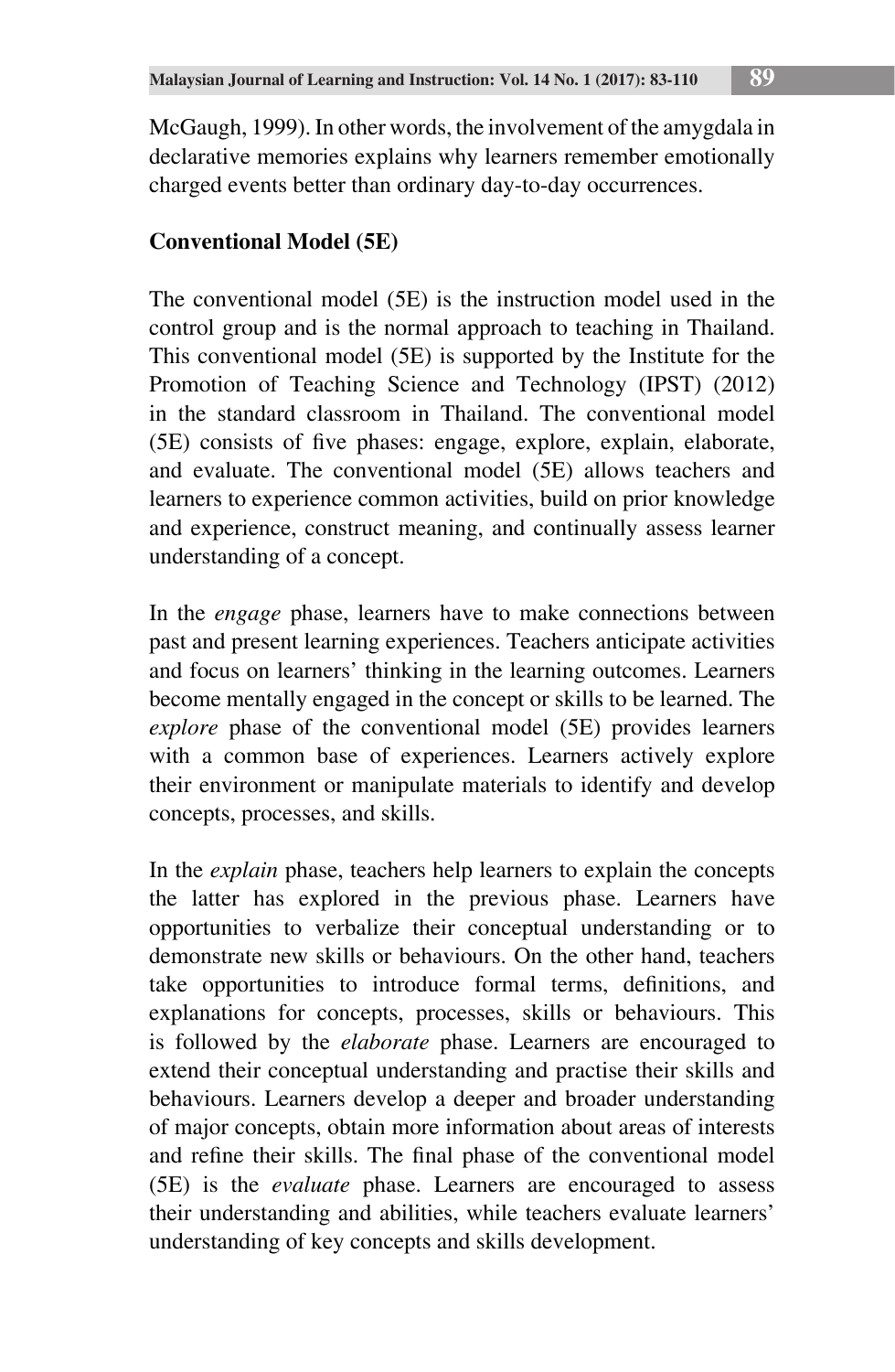#### **Learning Outcomes: Attention, Working Memory, and Mood**

Attention is the most essential information process. It includes organizing information into a coherent structure and optimizing conceptual understanding (Mayer, Kim & Park, 2011; Yang & Chang, 2015). Attention is comprised of sustained attention, focus attention, selective attention, and divided attention. The process of attention begins with alertness, selected attention, and executive control (Sternberg, 2012). From the reviews of Sieb (1990) and Sternberg (2012), it can be concluded that the brain areas involved in attention are in the prefrontal association cortex (PAC). As a result of the PAC mechanisms, only one sensory stimulus activates the orientation, alerting, awareness, arousal, and cognitive systems and then, as a result, attention occurs. Attention influences working memory learning outcomes (Loaiza & McCabe, 2013; Yang & Chang, 2015).

Working memory is an active system of storing information and information processing. It is essential for the correct functioning of other complex cognitive functions (Jacob & Silvanto, 2015; Sanchez-Torres et al., 2015). Baddeley and Hitch (1974) proposes a working memory model which consists of four components: the phonological loop, visual spatial sketchpad, episodic buffer, and central executive system. This system addresses executive functions such as performance of two tasks simultaneously (divided attention), selection of attention to a stimulus and interference in the inhibition of others, and updating of incoming information, as well as processing and maintaining information in the long-term memory (Baddeley, 2012).

The effect of mood on the learning process is taken into consideration because mood can enhance learners' information processing (Brandoni & Anderson, 2009; Denning, 2013; Hardiman, 2012; Newton, 2013). Mood is seen as including: alertness (alertdrowsy, attentive-dreamy, lethargic-energetic, muzzy-clearheaded, coordinated-clumsy, mentally slow-quick witted, strong-feeble, interested-bored, incompetent-proficient), calmness (calm-excited, tense-relaxed), and contentedness (contented-discontented, troubledtranquil, happy-sad, antagonistic-friendly, withdrawn-sociable).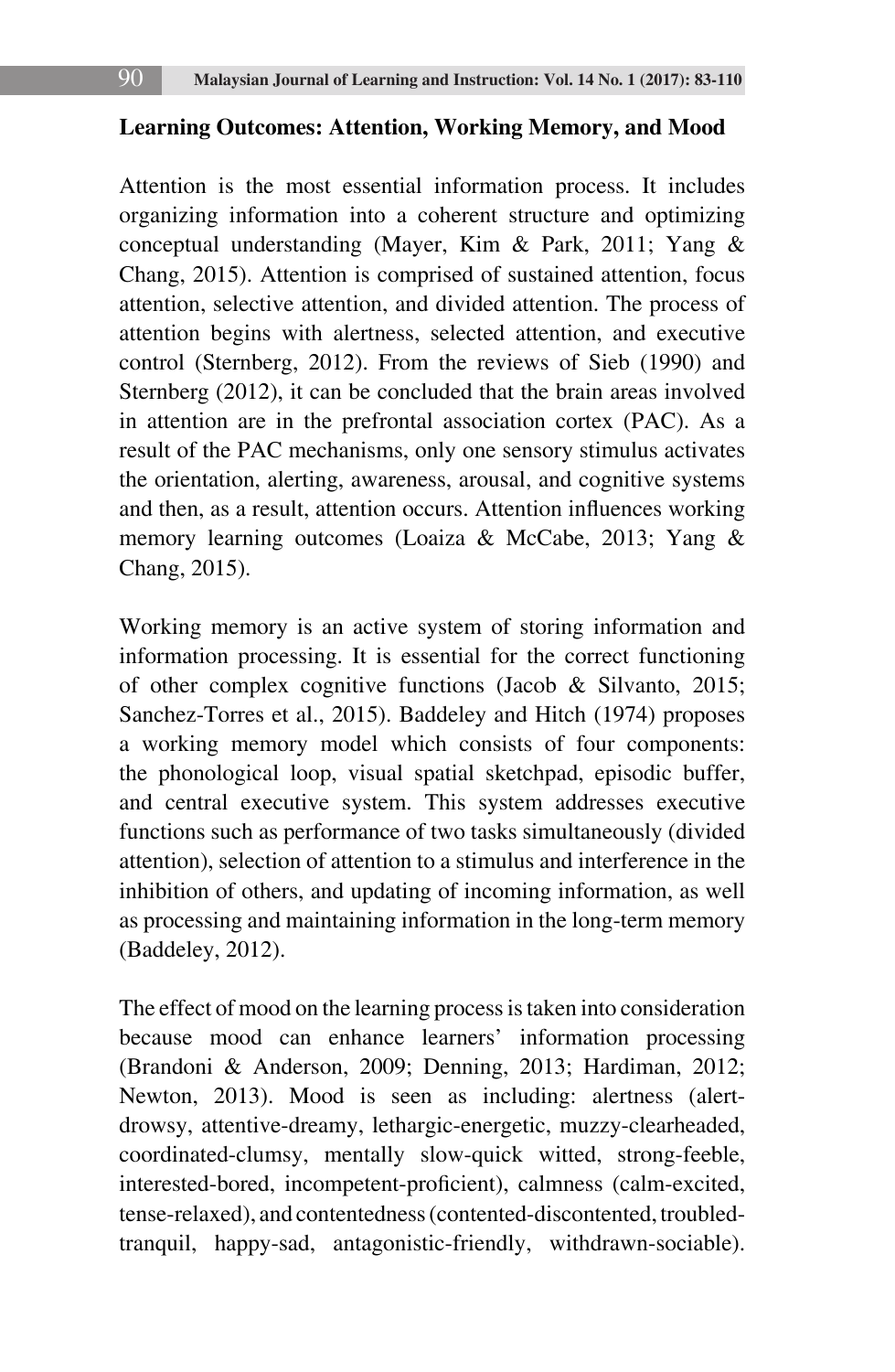Mood has been found to influence working memory (Anderson, 2009; Hardiman, 2012) and learners' learning (De Carolis & Ferilli, 2014).



# **METHODOLOGY OF THE STUDY METHODOLOGY OF THE STUDY**

# **Research Design Research Design**

The researchers utilized a true experimental pre-test and posttest control group design. This design is especially useful in the evaluation of instructional models when there is more than one purposely created group, common measured outcomes and random assignment. It is also particularly suitable in addressing evaluation questions about the impact of instructional models because it emphasises the use of comparative data as the context for interpreting findings. Furthermore, this design can increase our confidence that the observed outcomes (attention, working memory and mood) are the result of the given instructional model or innovation, instead of the result of the given instructional model or innovation, instead of being a function of extraneous variables.

In addition, with regard to the issue of the non-equivalent group, the pre-test post-test design will partially eliminate a major limitation of the non-equivalent group, post-test only design because the two groups (experimental group and control group) may not have been the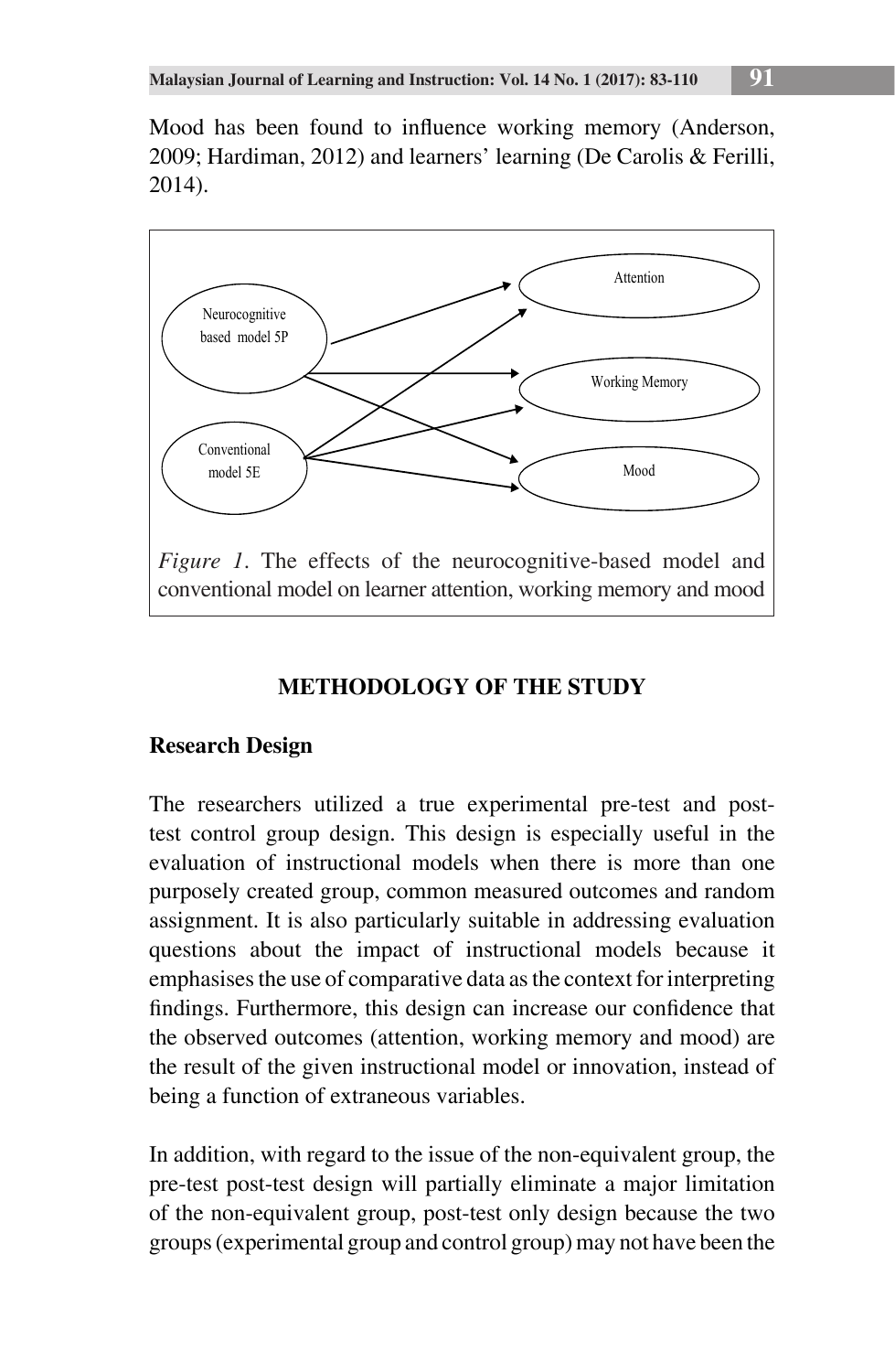same before any instruction took place, and may differ in important ways that could influence the observed outcomes. Therefore, if one group performed better than the other on the post-test, we could rule out initial differences (if the groups were in fact similar on the pretest) and normal development (e.g., resulting from the conventional instructional model) as explanations for the differences.

## **Participants and Sampling Procedure**

Robust comparisons were possible through the use of a true experimental design in which students were randomly assigned to different instructional models and comparison groups. The sampling process began with random selection and was followed by random assignment. A total of 76 samples were randomly selected from 324 Grade 9 students in a high school located in the Mahasarakham province of Thailand during the second semester of the 2014 academic year. The selected samples were randomly distributed into two groups: experimental group (neurocognitive-based model, 5P:  $n = 38$ ) and control group (conventional model, 5E:  $n = 38$ ). The random assignment was accomplished by the flip of a coin.

Random selection is important for external validity. Therefore, the researchers would be able to use the results of this study to generalize to the larger population. Random assignment is central to internal validity, and has allowed the researchers to make causal claims about the effect of the intervention. The consequence of random selection and random assignment were clearly very different, and the strong research design that was employed helped to ensure both internal and external validity.

## **Intervention Process**

A preliminary study was conducted to refine the intervention and to provide evidence of a manipulation check of the validity of the intervention. This preliminary study consisted of two phases. Firstly, researchers developed and validated the neurocognitivebased model (5P) and this was followed by conducting the full trial procedures. The preliminary study was aimed at maximizing the possibility that the intervention would be conducted successfully in the actual study.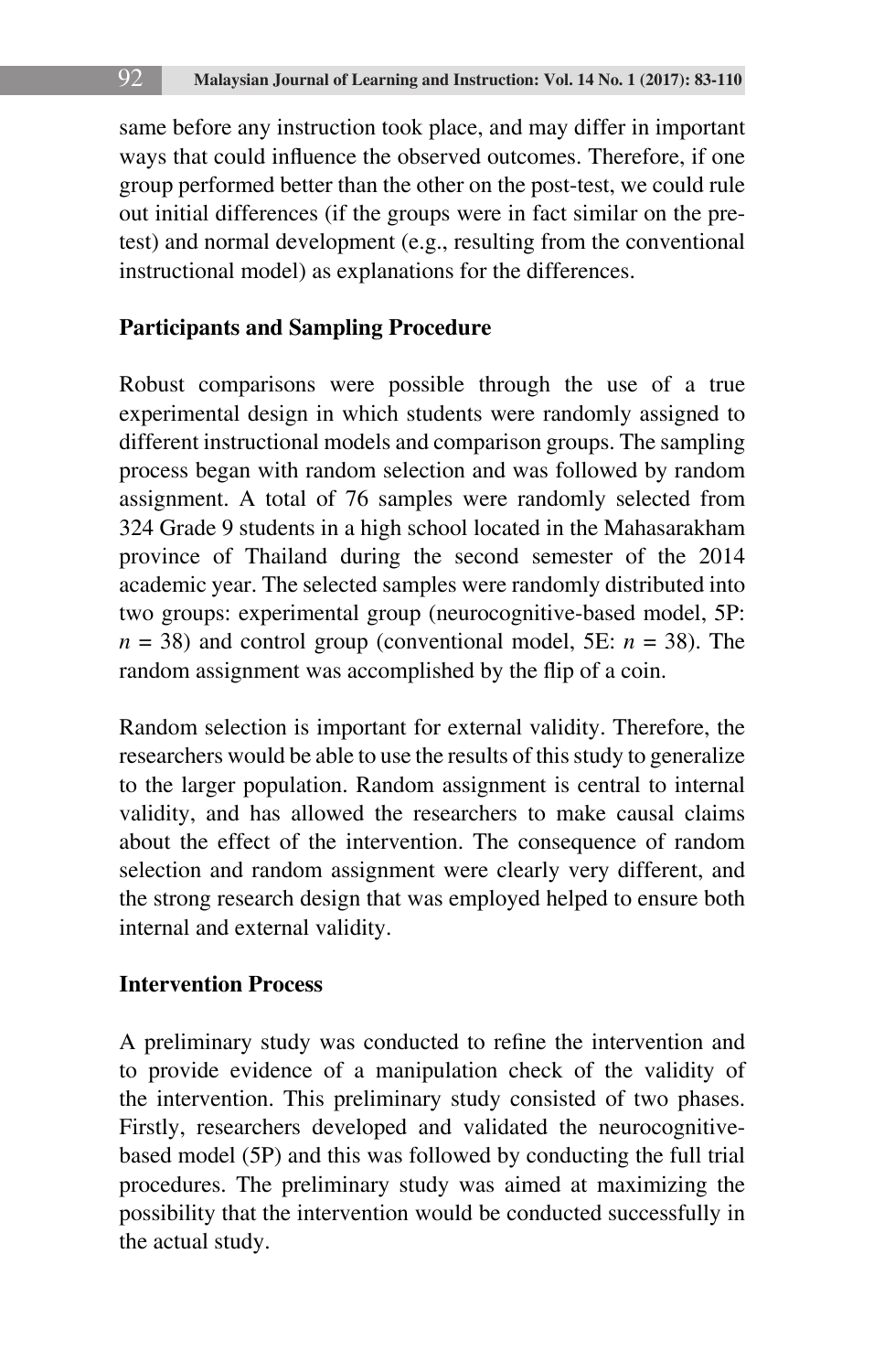The 5P model was developed based on concepts from two major fields, namely educational neurosciences and research based instruction. After reviewing the literature related to educational neurosciences (Anderson, 2009; Dudukovic, Du Brow & Wagner, 2009; Fredrickson & Branigan, 2005; Sarter, Bruno & Given, 2003) and research-based instruction (Pithiyanuwat & Bunterm, 1994; Prasertsan, 2012a, 2012b; Suwanwela, 2008, Willison & O'Regan, 2007), the researchers developed the first prototype of the 5P model. This was followed by a professional meeting with six experts from two different fields - three from the field of curriculum and instruction (two from Khon Kaen University and one from Udon Thani Rajabhat University) and the other three from the field of Educational Research, Measurement and Evaluation (two from Khon Kaen University and one from Mahasarakham University) in August 2013. Revisions were made based on the suggestions and feedback from the six experts. This was done in order to determine the intervention process for each step when utilizing the 5P model.

Next, the following three documents were developed to modify and improve the first prototype of the 5P model: (i) a synthesis of knowledge about research-based instruction and ways of integrating neuroscience knowledge in an educational setting; (ii) the second prototype of the 5P model and examples of lesson plans were created, and (iii) a teacher's guide on how to use the model. These three documents were evaluated and validated by nine experts from three major fields, namely science education, educational research and evaluation, and neurosciences. Finally, a meeting with each of the nine experts was carried out to evaluate the validity of the three documents in November, 2014. All the nine experts rated the proposed 5P model as good and excellent. Consequently, the 5P model developed in this way was ready to be piloted.

The proposed 5P model was piloted with a total of 34 Grade 9 students from a population of 179 in another school located in Mahasarakham province, Thailand in January 2015. The pilot study samples were selected based on their similar attributes to the actual study samples, for example their science achievement scores and school location. One of the researchers taught the topic of Biodiversity using the 5P model for a period of three hours, and two observers evaluated the student learning outcomes. The two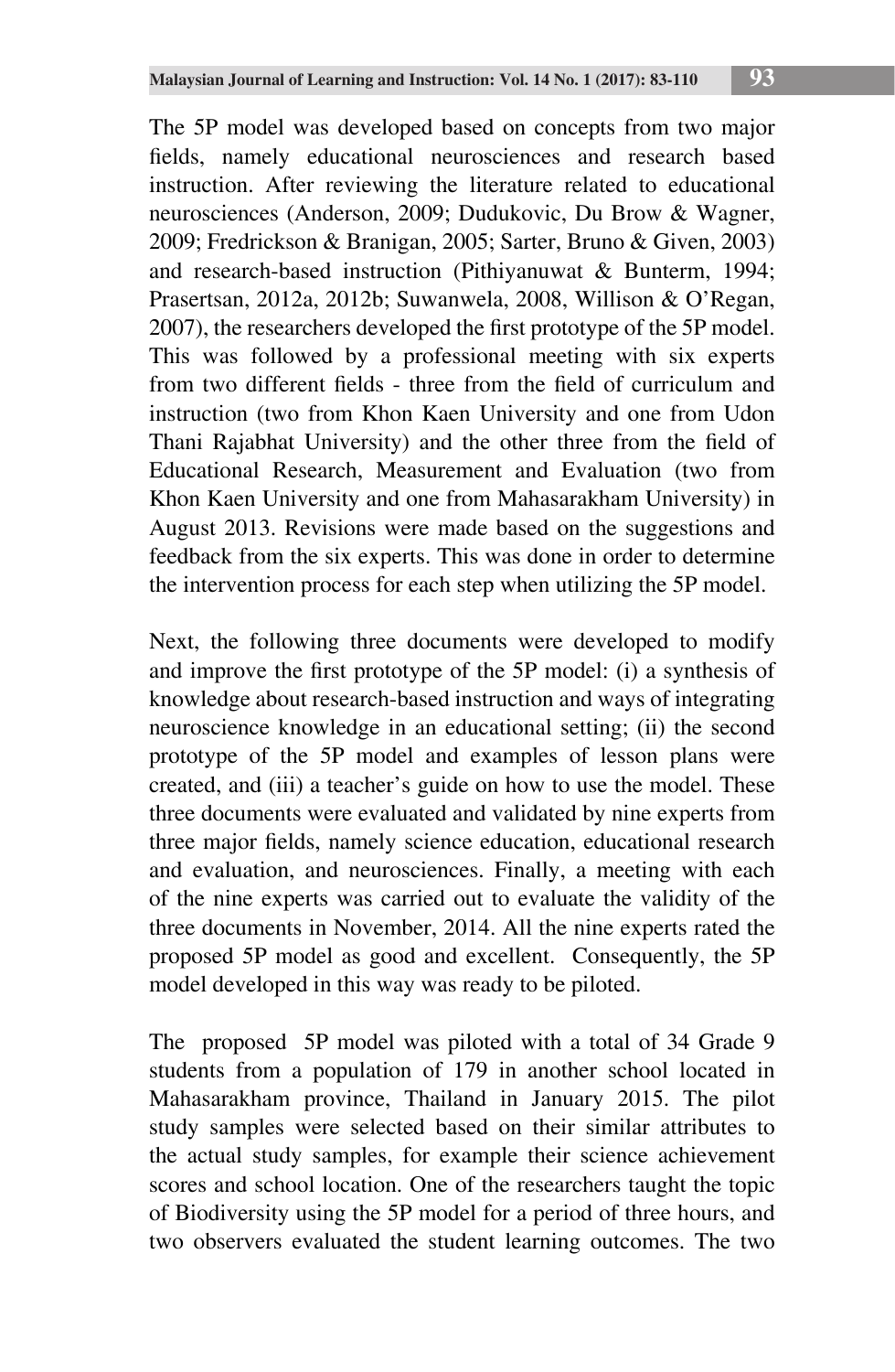observers were the head of a science department and a science teacher who has about 10 years of teaching experience in the pilot study school. The pretest-posttest design was administered to the pilot study sample. The two observers found that the intervention using the 5P model was reliable and good. After a manipulation check was carried out, the researchers started to conduct the actual study by measuring the learning outcomes of the two selected science classes in terms of their attention, working memory, and mood. Each class was presented with and taught an identical unit.

The experimental design used in the study was able to reveal the differences in learning outcomes in terms of attention, working memory, and mood, as hypothesized under the conditions of the two different instructional models (neurocognitive-based 5P or conventional 5E model.

The syntax of the 5P Model consisted of the following five steps: i) Persuasion: The teacher investigated the prior knowledge of students. Students studied the principles of the research process and the simple case study research based on research ethics. Students were trained to recall visualizations and experiences, speedily write up the problem situation and set the research question. Then, the students reviewed the literature, having been trained to organize ideas, use the connective system, and the mind map. ii) Planning: Students were trained to plan their strategies and analyse the case study with open-ended questions. Students undertook research planning and engaged in further research planning. The students presented their own research plans and shared it with the class. iii) Performance: Students were trained in ordering data, note taking techniques, the number-association system, and creative categorization. The students then collected data according to their own research plans. They analysed the research data and presented the findings to the class. iv) Production: Students were trained to give a presentation, develop a conclusion strategy, and analyse the case study. They have to conclude the results of their data analysis and present it to their classmates, and v) Presentation: Students were guided on the ethics of doing and presenting a research report. After the presentation, students shared their research experiences with their classmates.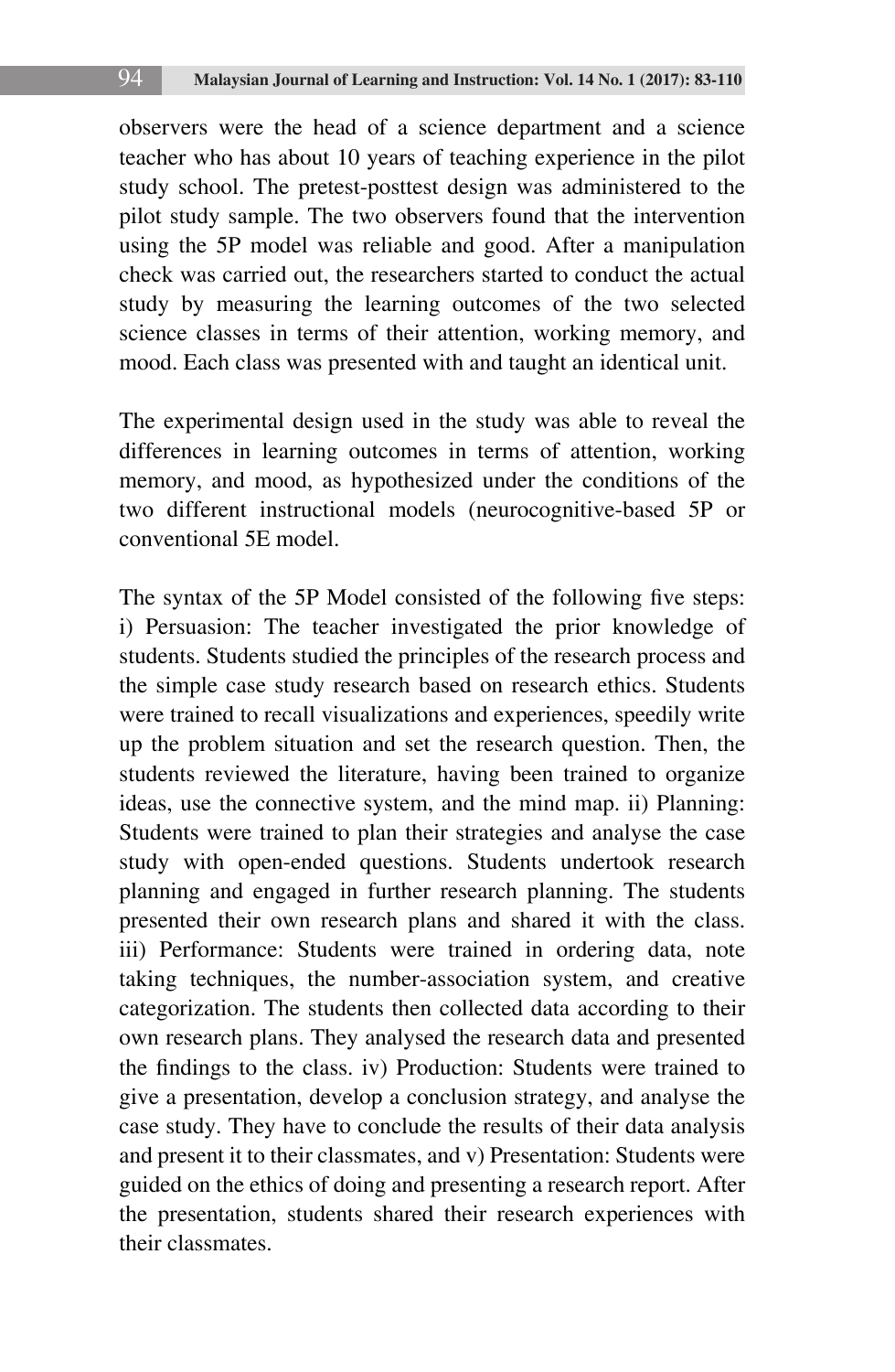The conventional model was used to teach the control group. The syntax of the conventional model (5E) comprised the following steps. i) Engage: The lesson would begin with the introduction of the topic to be studied. The teacher asked the students to choose a specific topic and helped them to interact with the material; ii) Explore: The teacher would motivate the students to carry out experiments according to the proper laboratory manual procedures. The teacher described the procedure for the inquiry method and then prepared the apparatus for the students to perform the experiment and analyse the data; iii) Explain: The teacher asked the students to present the results of the experiment in front of the class; iv) Elaborate: The teacher asked the students to answer a prepared set of applied questions related directly to the topic of their previous investigation, and v) Evaluate: The teacher observed and took notes of the students' discussion, taking a special interest in how the students answered the questions, and how they conducted the actual experiment.

The pre-test and post-test measured outcomes in relation to attention, working memory, and mood before and after the intervention. The neurocognitive-based (5P) and conventional (5E) models were used to deliver instructions on the eco-system science content in the classrooms for three hours per week, over a total of six weeks. The neurocognitive-based model (5P) was used to instruct the experimental group while the conventional model (5E) was used to instruct the control group. The study was especially designed to compare the learning outcomes namely in relation to attention, working memory, and mood between the neurocognitive-based model (5P) and the conventional model (5E).

A major consideration in designing the experimental procedures was to ensure that they were not too disruptive of normal class procedures. A detailed plan on the implementation of the intervention process was provided to school principals before approval to conduct the experiment was obtained. The key researcher himself implemented both instructional models to both groups of students. In addition, it was important to clearly communicate the plan to additional instructors who could be involved with implementing the intervention. Weekly meetings with the principal, assistant principal, and heads of departments were used to ensure consistency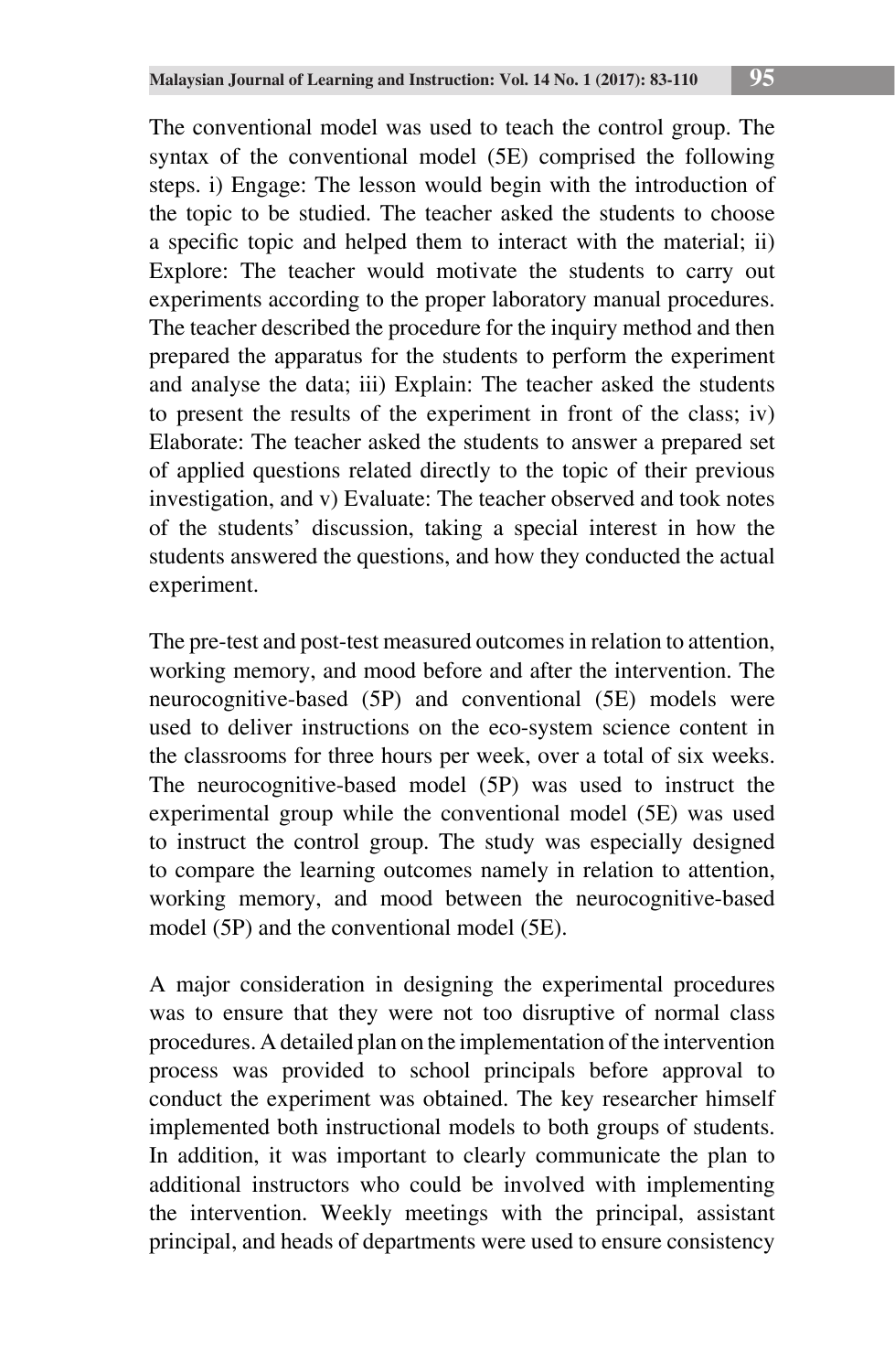in the experimental procedures between different classrooms. However, deviations from the plan were bound to occur during any intervention. Thus, it was important to maintain records of the actual implementation, in addition to the planned implementation. This information was useful for evaluating the results and explaining why they might or might not be as expected. Routinely reviewing implementation records during the intervention process provided the key researcher with the opportunity to overcome problems during the current intervention, or to refine the future intervention.

## **Research Instruments**

Research instruments were mainly used as tests to measure learning outcomes. A total of three types of instruments were used to measure the attention, working memory, and mood of the students. Two sets of battery tests were utilized in this study: the attention battery test and the working memory battery test. These were used mainly to measure students' attention and working memory respectively. The attention battery test consisted of 14 sub-tests or 14 tasks covering: i) sr-sound; ii) sustain-sound; iii) select-ch- sound; iv) sr-letter Thai; v) focus- letter Thai; vi) sustain- letter Thai; vii) D20-select-chletter Thai; viii) E21-select-ch- letter Thai; ix) sr-dot; x) focus-dot; xi) sustain-dot; xii) D20-select-ch- dot; xiii) E21-select-ch- dot, and xiv) series Thai letter. The students were given 50 trials in each task. This attention battery test enabled the researchers to measure attention accuracy and reaction time. All the 14 sub-tests or tasks of the attention battery test were in the Thai language and the goodness of fit test for construct validity had been evaluated by Bunterm et al. (2015). Test-retest reliability values of these sub-tests ranged from 0.939 to 0.998.

The working memory battery test comprised 13 tasks. Students were given 50 trials for the 10 tasks and 10 trials for the remaining three tasks. This working memory battery test covered: i) stroop; ii) flanker-arrow; iii) odd-even; iv) vowel-consonant; v) switch-Thai letter Number; vi) left-right; vii) up-down; viii) switch-up-downleft-right; ix) Thai word span; x) number updating; xi) 0-back; xii) 1-back, and xiii) 2-back. This working memory battery test enabled the researchers to measure working memory accuracy and reaction time. Again, all the 13 tasks of the working memory battery test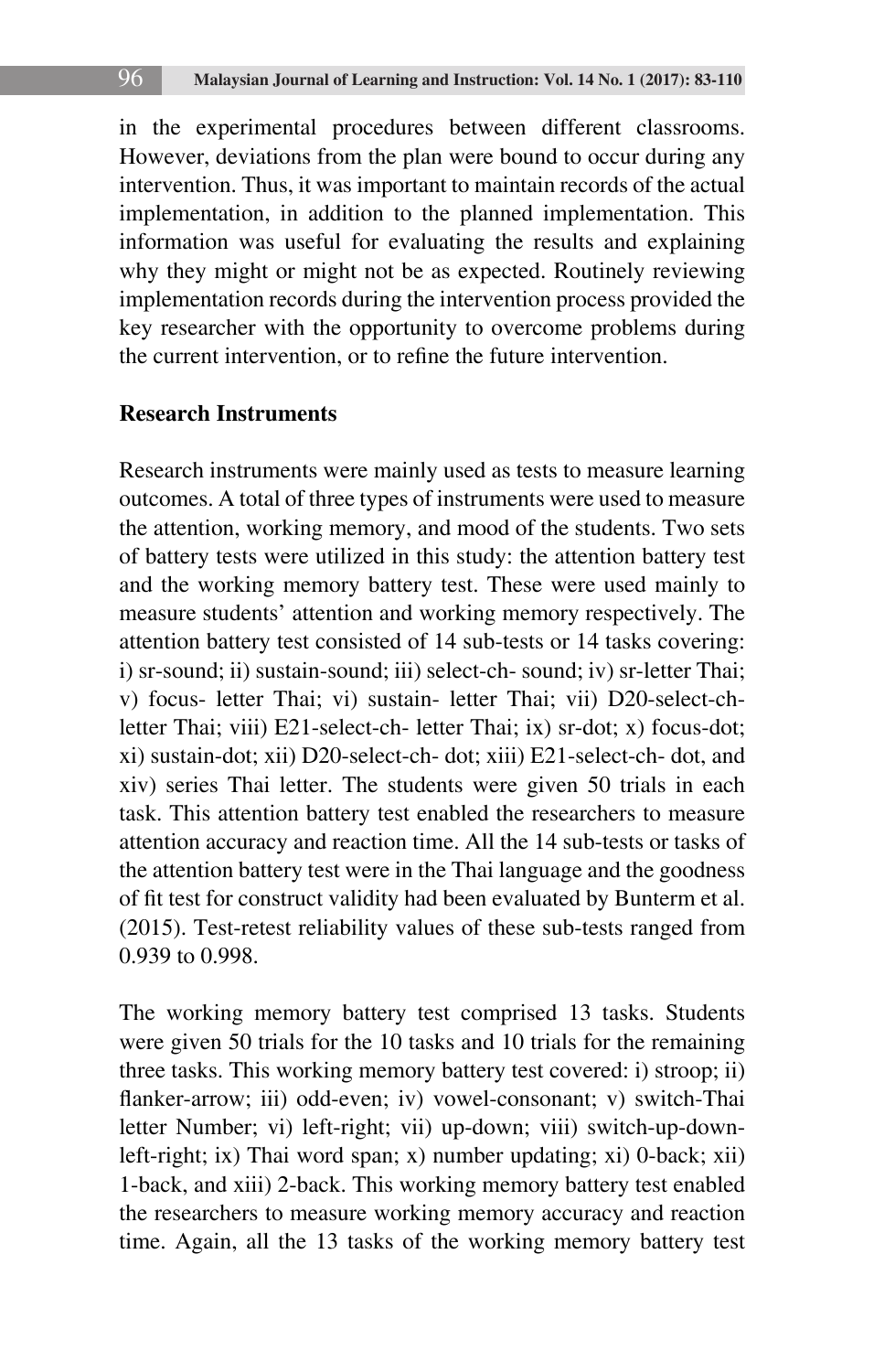The researchers used a 16-item Bond-Ladder visual analogue scale to assess mood factors such as alertness, calmness, and contentedness. This instrument had been translated from English to the Thai language by experts from the Department of Physiology, Faculty of Medicine, Khon Kaen University, Thailand. This Bond-Ladder visual analogue scale was evaluated for construct validity by Srikoon (2015). The reliability (KR20) value was 0.888.

The researchers investigated three major constructs which covered five factors, namely accuracy and reaction time of attention, accuracy and reaction time of working memory, and mood. Therefore, the data was analysed according to these five factors. Attention was defined as the most essential information process, which included organizing information into a coherent structure and optimizing conceptual understanding (Mayer, Kim & Park, 2011; Yang & Chang, 2015), and comprised sustained attention, focus attention, selective attention, and divided attention. Working memory was defined as an active system of storing information and information processing and was essential for the correct functioning of other complex cognitive functions (Jacob & Silvanto, 2015; Sanchez-Torres et al., 2015). It comprised four components: phonological loop, visual spatial sketchpad, episodic buffer, and central executive system (Baddeley & Hitch, 1974). Mood was referred to as alertness (alert-drowsy, attentive-dreamy, lethargic-energetic, muzzy-clearheaded, coordinated-clumsy, mentally slow-quick witted, strong-feeble, interested-bored, incompetent-proficient), calmness (calm-excited, tense-relaxed), and contentedness (contenteddiscontented, troubled-tranquil, happy-sad, antagonistic-friendly, withdrawn-sociable) and was found to influence working memory (Anderson, 2009; Hardiman, 2012) and learners' learning (De Carolis & Ferilli, 2014). Working memory and attention were found to be associated with each other because the process of attention had its beginning when the brain remembered what the senses captured (Sternberg, 2012; Gazzaniga et al., 2009). Attention was developed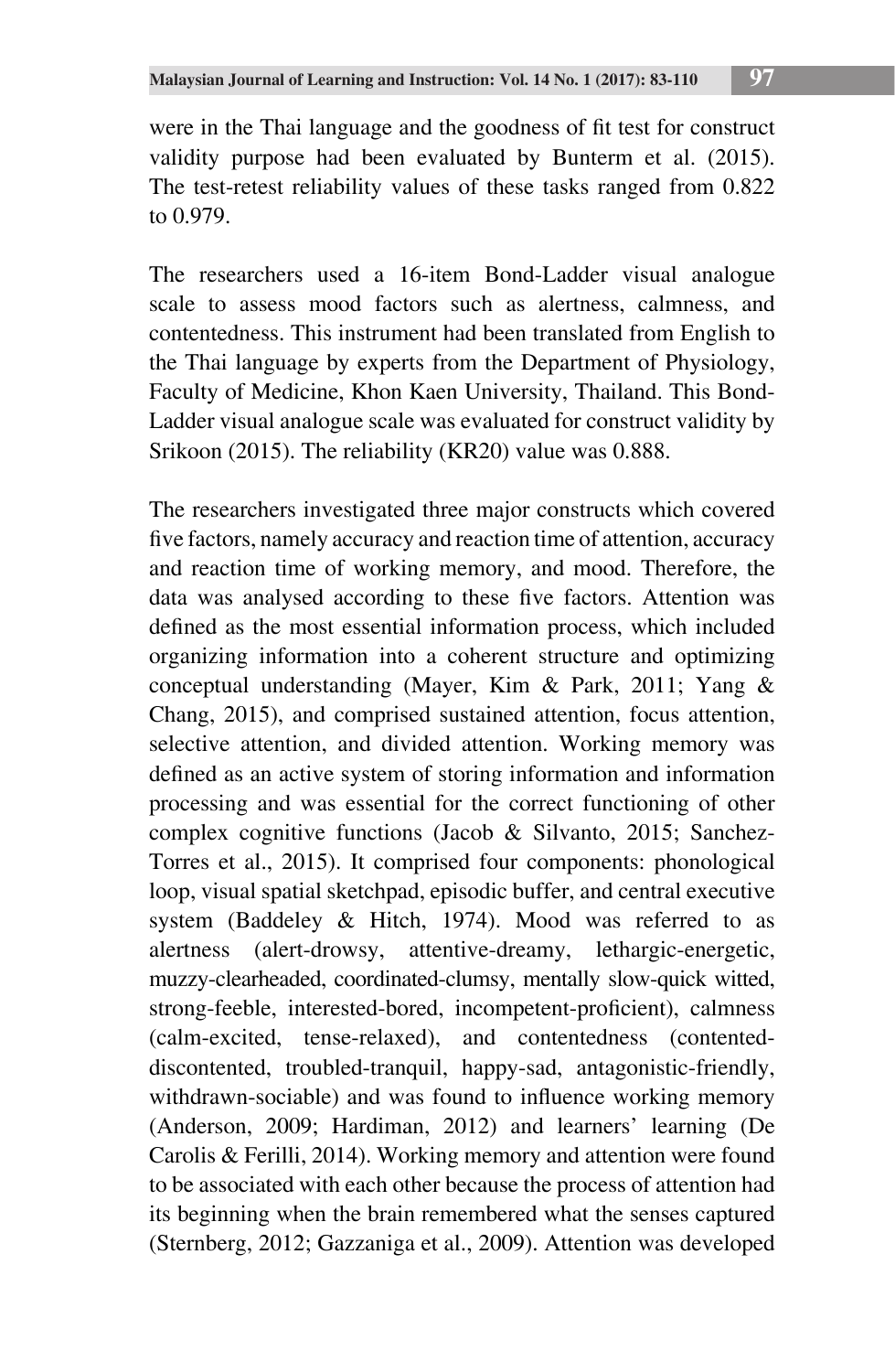based on prior knowledge of the elements (Cowan, 2012). It can therefore, be concluded that mood and memory are interrelated and both processes require attention.

Wilks' lambda is a test statistic used in the multivariate analysis of variance (MANOVA), nainly to test whether there are differences between the means of identified groups of subjects on a combination of dependent variables. In this study, the researchers tested whether the mean score of the two groups was the same across the five factors simultaneously. Thus, the researchers considered all dependent variables and compared the mean of this combination for the two groups. Wilks' lambda performs, in the multivariate setting, with a combination of dependent variables, the same role as the F-test performs in a one-way analysis of variance. Wilks' lambda is a direct measure of the proportion of variance in the combination of dependent variables that is unaccounted for in the group variable (Everitt & Dunn, 1991).

#### **RESULTS**

The results of this study are presented in accordance with the research aims indicated above. The findings first discusses the differences in the attention, working memory and mood of Grade 9 students before and after using the neurocognitive-based (5P) and conventional (5E) models. This is followed by an evaluation of the impact of the neurocognitive-based (5P) and conventional (5E) models on Grade 9 students' attention, working memory and mood. Finally, the different impacts of the two instructional models are measured.

There were three test assumptions made for MANOVA and ANOVA, namely: i) observations must be independent, ii) the variance-covariance metric must be equal for all treatment groups, and iii) normal distribution (Hair, Black, Anderson & Tatham, 2006). However when Box's M test found that the covariance matrices were significantly different across the levels of the independent variables suggesting an increased possibility of Type 1 error, the researchers had to make a smaller error region. In this case, the researchers decided to use the significance level as 0.001 in order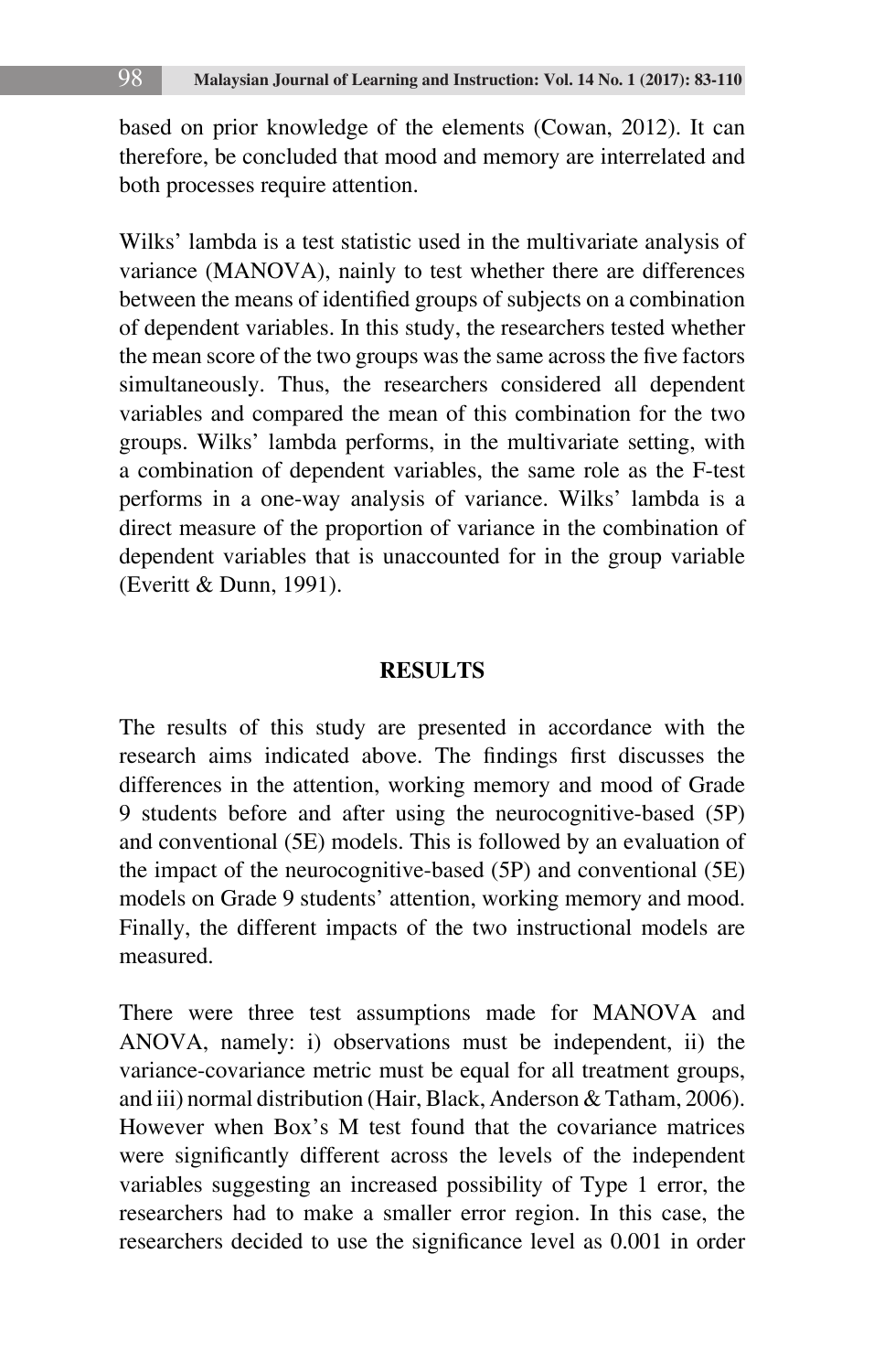to solve the Type 1 error. Therefore, it was probably not a problem for the researchers to proceed although the second assumption was found to be not met.

## **Findings on Attention**

Attention was measured based on attention accuracy and reaction time of attention (in milliseconds, ms). The mean score and standard deviation of attention accuracy and reaction time measured by each subtest between experimental group and control group is as shown in Table 1.

#### Table 1

*Mean and Standard Deviation of Attention Accuracy and Reaction Time* 

|                           |                |           | Accuracy       |           |                  |           | Reaction time (ms) |           |
|---------------------------|----------------|-----------|----------------|-----------|------------------|-----------|--------------------|-----------|
|                           | 5P             |           | 5E             |           | 5P               |           |                    | 5E        |
|                           | $\overline{M}$ | <b>SD</b> | $\overline{M}$ | <b>SD</b> | $\boldsymbol{M}$ | <b>SD</b> | $\overline{M}$     | <b>SD</b> |
| sr-sound                  |                |           |                |           |                  |           |                    |           |
| Pretest                   | 25.053         | 5.204     | 24.316         | 7.718     | 594.755          | 55.496    | 599.268            | 44.439    |
| Post test                 | 36.395         | 7.737     | 24.974         | 8.049     | 482.085          | 55.976    | 571.749            | 86.506    |
| sustain-sound             |                |           |                |           |                  |           |                    |           |
| Pretest                   | 33.711         | 5.067     | 33.158         | 6.570     | 664.374          | 111.691   | 660.586            | 104.069   |
| Post test                 | 41.605         | 5.269     | 33.921         | 6.768     | 520.799          | 84.923    | 640.763            | 96.203    |
| select-ch-sound           |                |           |                |           |                  |           |                    |           |
| Pretest                   | 32.132         | 4.616     | 31.158         | 5.455     | 686.647          | 77.880    | 683.262            | 78.478    |
| Post test                 | 40.289         | 4.145     | 31.974         | 7.514     | 561.815          | 91.354    | 668.373            | 77.268    |
| sr-letter Thai            |                |           |                |           |                  |           |                    |           |
| Pretest                   | 32.763         | 5.405     | 31.553         | 5.736     | 495.308          | 60.986    | 507.804            | 57.618    |
| Post test                 | 43.632         | 3.635     | 35.395         | 7.332     | 389.013          | 61.495    | 481.201            | 57.261    |
| focus-letter Thai         |                |           |                |           |                  |           |                    |           |
| Pretest                   | 33.132         | 5.878     | 32.842         | 6.171     | 631.731          | 40.042    | 624.235            | 62.551    |
| Post test                 | 41.105         | 3.415     | 33.921         | 6.716     | 493.297          | 47.571    | 589.394            | 64.879    |
| Sust-letter Thai          |                |           |                |           |                  |           |                    |           |
| Pretest                   | 32.526         | 5.254     | 32.816         | 5.899     | 633.261          | 62.160    | 639.982            | 102.993   |
| Post test                 | 43.053         | 4.526     | 33.947         | 6.802     | 473.871          | 48.152    | 601.952            | 106.098   |
| D20-select-ch-letter Thai |                |           |                |           |                  |           |                    |           |
| Pretest                   | 31.421         | 4.440     | 30.105         | 5.422     | 578.026          | 54.917    | 600.573            | 87.391    |
| Post test                 | 42.868         | 4.160     | 33.079         | 6.984     | 437.032          | 51.262    | 573.335            | 91.965    |

(continued)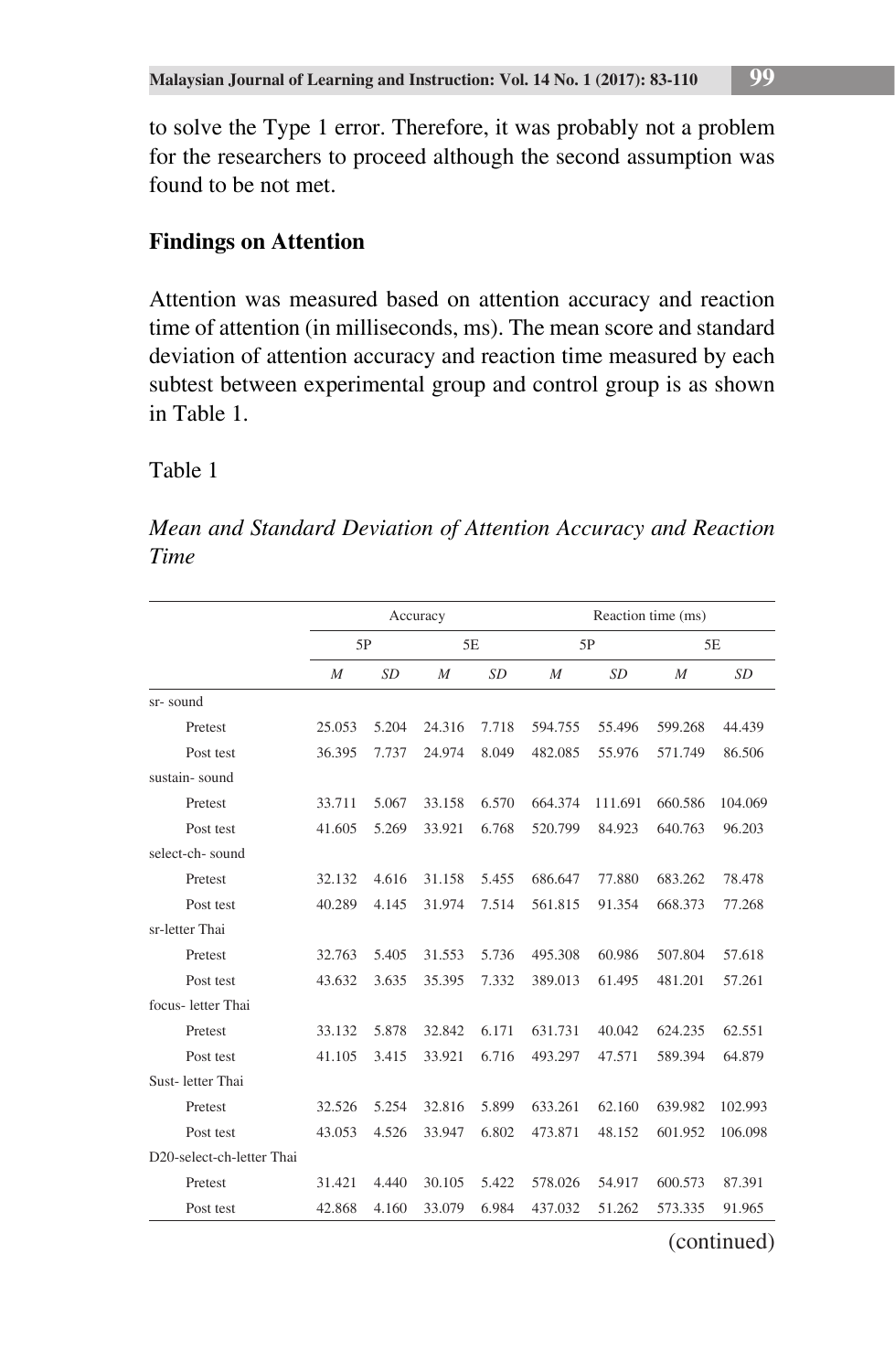|                            |                  |           | Accuracy |           |                  |           | Reaction time (ms) |           |
|----------------------------|------------------|-----------|----------|-----------|------------------|-----------|--------------------|-----------|
|                            | 5P               |           | 5E       |           |                  | 5P        |                    | 5E        |
|                            | $\boldsymbol{M}$ | <b>SD</b> | M        | <b>SD</b> | $\boldsymbol{M}$ | <b>SD</b> | $\boldsymbol{M}$   | <b>SD</b> |
| E21-select-ch- letter Thai |                  |           |          |           |                  |           |                    |           |
| Pretest                    | 32.105           | 4.305     | 31.605   | 6.335     | 684.662          | 40.504    | 681.377            | 50.838    |
| Post test                  | 44.105           | 3.578     | 34.763   | 7.463     | 550.406          | 54.367    | 634.817            | 65.646    |
| sr-dot                     |                  |           |          |           |                  |           |                    |           |
| Pretest                    | 29.158           | 5.123     | 27.763   | 7.205     | 664.971          | 48.504    | 661.216            | 60.778    |
| Post test                  | 39.737           | 8.186     | 28.211   | 7.451     | 528.974          | 70.504    | 637.026            | 61.763    |
| Focus dot                  |                  |           |          |           |                  |           |                    |           |
| Pretest                    | 34.816           | 5.746     | 34.053   | 6.217     | 612.131          | 76.785    | 618.576            | 113.361   |
| Post test                  | 42.895           | 4.459     | 35.500   | 6.612     | 461.056          | 70.591    | 578.824            | 115.773   |
| sustain-dot                |                  |           |          |           |                  |           |                    |           |
| Pretest                    | 33.605           | 5.325     | 33.368   | 6.153     | 659.499          | 74.308    | 643.786            | 100.054   |
| Post test                  | 44.395           | 3.817     | 34.658   | 7.455     | 478.424          | 44.266    | 625.556            | 101.350   |
| D20-select-ch-dot          |                  |           |          |           |                  |           |                    |           |
| Pretest                    | 30.211           | 4.622     | 29.447   | 5.922     | 691.543          | 89.709    | 695.357            | 99.057    |
| Post test                  | 42.289           | 3.904     | 30.421   | 8.046     | 529.044          | 76.005    | 679.056            | 98.575    |
| E21-select-ch-dot          |                  |           |          |           |                  |           |                    |           |
| Pretest                    | 30.053           | 5.986     | 30.184   | 6.837     | 726.578          | 100.396   | 710.023            | 101.166   |
| Post test                  | 41.026           | 7.235     | 34.737   | 6.429     | 552.280          | 77.848    | 687.995            | 101.110   |
| series Thai letter         |                  |           |          |           |                  |           |                    |           |
| Pretest                    | 33.289           | 4.849     | 33.500   | 5.622     | 659.147          | 77.191    | 664.826            | 100.047   |
| Post test                  | 44.842           | 3.381     | 35.395   | 7.157     | 523.400          | 81.249    | 656.875            | 105.232   |

#### **Multivariate Test**

On the aspect of attention accuracy, all of the multivariate tests (Wilks' lambda) were found to be significant. This seems to suggest that the instruction models had significantly influenced attention accuracy at a  $0.05$  significance level  $(F(14,61)=4.124,$ p=0.000) and could explain the variance of 48.6 percent of attention accuracy ( $y_p^2$ =0.486). Reaction time had significantly influenced attention accuracy as it showed a 0.05 significance level influenced attention accuracy as it showed a 0.05 significance level  $(F(14,61)=38.027, p=0.000)$  and could explain the variance of 89.7 percent of attention accuracy ( $y_p^2$ =0.897). Moreover, the instruction<br>models had significantly interacted with reaction time at a 0.05 models had significantly interacted with reaction time at a 0.05 significance level  $(F(14,61)=12.171, p=0.000)$  and could explain the variance of 73.6 percent of attention accuracy ( $y_p^2$  =0.736).

For the reaction time of attention, all of the multivariate tests (Wilks' lambda) were significant. This seems to suggest that the instruction models had significantly influenced the reaction time of (*ŋ n*<sub>*i*</sub> *m*<sup>2</sup>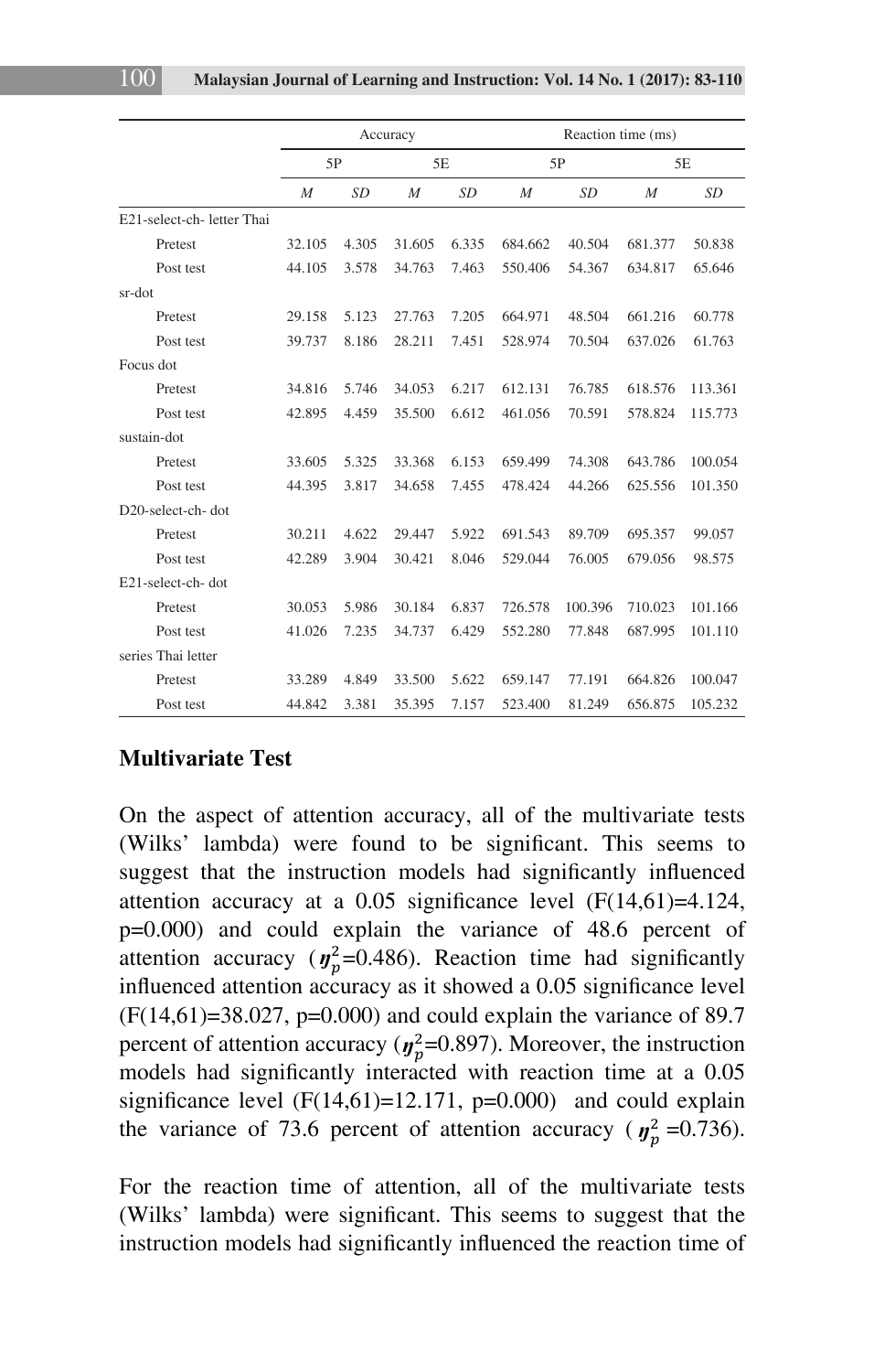attention at a 0.05 significance level  $(F(14,61)=7.122, p=0.000)$  and could explain the variance of 62.0 percent of attention reaction time  $(y_p^2=0.620)$ . Reaction time was found to be significantly influenced<br>  $y_p^2=0.620$ . Reaction time of ettertion was at a 0.05 significance layed as the reaction time of attention was at a 0.05 significance level  $(F(14,61)=165.003, p=0.000)$  and could explain the variance of 97.4 percent of attention speed  $(y_p^2=0.974)$ . Moreover, the instruction models had significantly impacted reaction time at a  $0.05$ <br> $\frac{1}{2}$ significance level  $(F(14,61)=82.127, p=0.000)$  and could explain the models had significantly impacted reaction time at a 0.05 significance level (F(14,61)=82.127, p=0.000) and could explain the variance of 95.0 percent of reaction time of attention ( $\eta_p^2$ =0.950).

The multivariate test informed the significance of at least one mean pairing, thus the individual comparison of the observed mean difference were conducted by the univariate ANOVAs. The univariate tests showed significant interaction effect for all attention measures on both accuracy and reaction. Students in the experimental  $\frac{1}{2}$ group performed better with regard to attention accuracy and reacted with lower reaction time than students in the control group. (*ŋ* t least one

# **Findings on Working Memory**

Working memory was also measured based on accuracy and reaction time. The mean score and standard deviation of accuracy and reaction time measured by each working memory tasks between experimental group and control group was shown in Table 2.

Table 2

|               |                  |       | Accuracy         |       |                  |        | Reaction time (ms) |               |
|---------------|------------------|-------|------------------|-------|------------------|--------|--------------------|---------------|
|               | 5P               |       |                  | 5Ε    |                  | 5P     |                    | 5Ε            |
|               | $\boldsymbol{M}$ | SD    | $\boldsymbol{M}$ | SD    | $\boldsymbol{M}$ | SD     | $\boldsymbol{M}$   | SD            |
| Stroop Thai   |                  |       |                  |       |                  |        |                    |               |
| Pretest       | 32.526           | 3.847 | 32.000           | 5.895 | 622.741          | 57.090 | 618.001            | 45.897        |
| Post test     | 40.263           | 6.241 | 32.921           | 5.916 | 456.877          | 51.217 | 571.433            | 95.376        |
| flanker-arrow |                  |       |                  |       |                  |        |                    |               |
| Pretest       | 24.158           | 2.563 | 23.789           | 2.303 | 640.801          | 25.415 | 649.095            | 53.649        |
| Post test     | 41.026           | 5.514 | 26.605           | 4.762 | 501.561          | 34.118 | 594.643            | 53.649        |
|               |                  |       |                  |       |                  |        |                    | $\rightarrow$ |

*Mean and Standard Deviation of Working Memory Accuracy and Reaction Time*

(continued)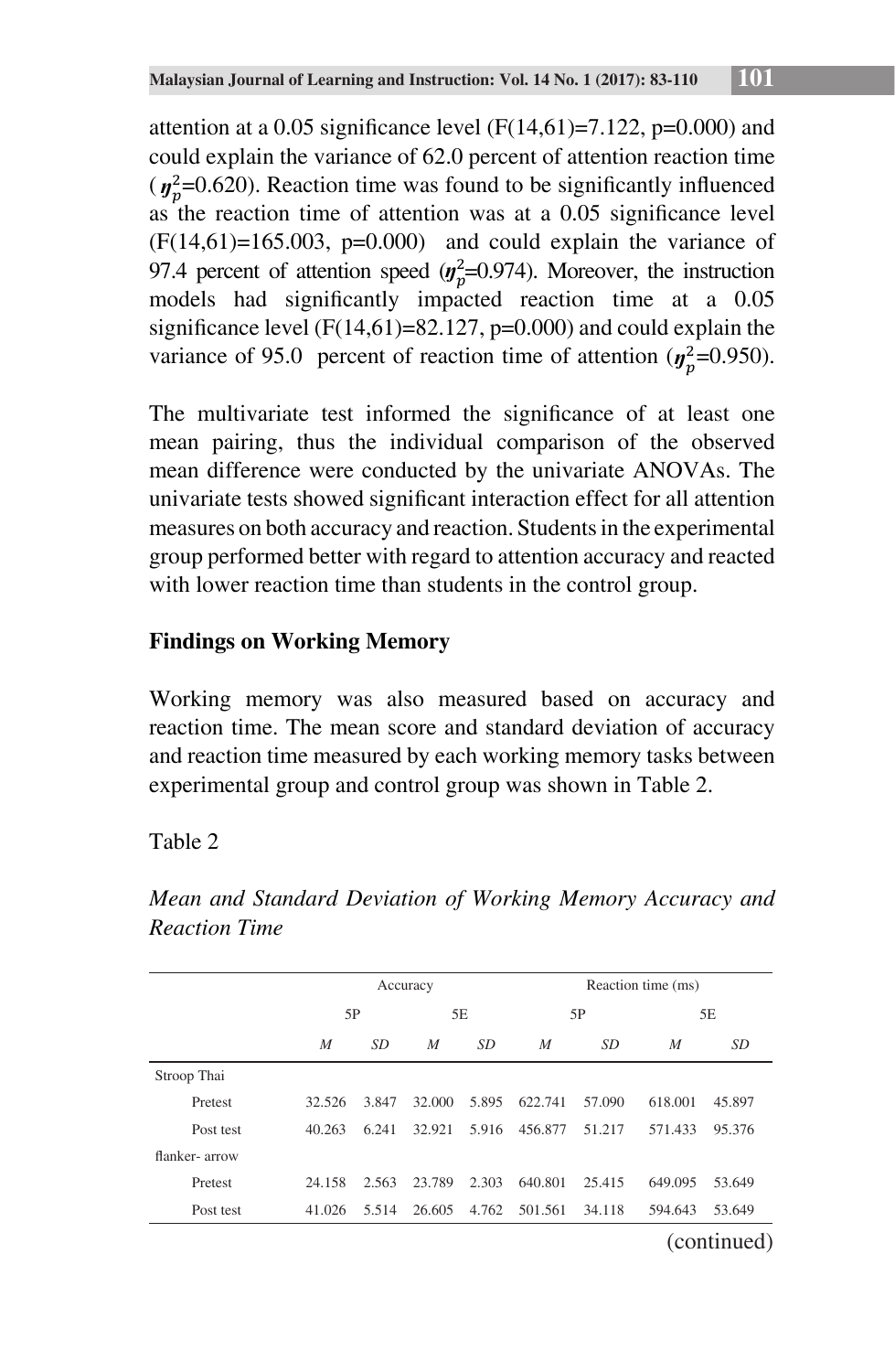|                       |        |           | Accuracy       |           |                  |           | Reaction time (ms) |           |
|-----------------------|--------|-----------|----------------|-----------|------------------|-----------|--------------------|-----------|
|                       | 5P     |           | 5E             |           |                  | 5P        |                    | 5E        |
|                       | M      | <b>SD</b> | $\overline{M}$ | <b>SD</b> | $\boldsymbol{M}$ | <b>SD</b> | M                  | <b>SD</b> |
| odd-even              |        |           |                |           |                  |           |                    |           |
| Pretest               | 25.553 | 3.002     | 24.737         | 4.131     | 667.000          | 30.582    | 684.675            | 61.018    |
| Post test             | 39.289 | 6.036     | 31.658         | 5.951     | 471.771          | 58.787    | 600.185            | 88.903    |
| vowel-consonant       |        |           |                |           |                  |           |                    |           |
| Pretest               | 27.289 | 5.245     | 26.526         | 7.880     | 628.705          | 53.405    | 596.292            | 95.638    |
| Post test             | 36.816 | 5.357     | 26.868         | 7.854     | 384.008          | 64.156    | 559.395            | 72.089    |
| SW-Th Letter Number   |        |           |                |           |                  |           |                    |           |
| Pretest               | 28.026 | 5.284     | 27.026         | 7.295     | 681.388          | 37.048    | 643.261            | 73.864    |
| Post test             | 34.158 | 7.387     | 27.079         | 7.269     | 413.095          | 67.187    | 582.905            | 73.864    |
| left-right            |        |           |                |           |                  |           |                    |           |
| Pretest               | 27.947 | 6.543     | 28.342         | 6.803     | 523.735          | 57.852    | 528.471            | 45.932    |
| Post test             | 36.158 | 5.548     | 28.684         | 6.535     | 375.902          | 59.325    | 480.214            | 44.050    |
| up-down               |        |           |                |           |                  |           |                    |           |
| Pretest               | 28.132 | 4.604     | 27.605         | 6.820     | 548.204          | 49.749    | 566.614            | 44.656    |
| Post test             | 37.763 | 5.504     | 28.526         | 7.262     | 408.349          | 66.289    | 511.220            | 43.722    |
| SW-up-down-left-right |        |           |                |           |                  |           |                    |           |
| Pretest               | 24.763 | 4.739     | 24.211         | 6.839     | 680.876          | 38.726    | 663.196            | 50.880    |
| Post test             | 36.579 | 5.626     | 24.553         | 6.575     | 443.646          | 93.865    | 611.819            | 50.107    |
| Thai word span        |        |           |                |           |                  |           |                    |           |
| Pretest               | 23.816 | 4.684     | 23.526         | 6.509     | 699.139          | 31.826    | 678.121            | 45.805    |
| Post test             | 35.868 | 4.732     | 24.842         | 7.354     | 484.550          | 90.151    | 636.946            | 57.073    |
| number updating       |        |           |                |           |                  |           |                    |           |
| Pretest               | 3.579  | 2.164     | 3.316          | 2.440     | 868.768          | 60.170    | 825.952            | 108.241   |
| Post test             | 6.553  | 2.089     | 3.342          | 2.209     | 539.876          | 51.405    | 731.723            | 155.719   |
| 0-back                |        |           |                |           |                  |           |                    |           |
| Pretest               | 2.263  | 1.639     | 2.395          | 1.480     | 937.035          | 19.689    | 949.017            | 24.730    |
| Post test             | 5.316  | 1.435     | 3.053          | 1.627     | 832.066          | 26.348    | 892.092            | 30.689    |
| 1-back                |        |           |                |           |                  |           |                    |           |
| Pretest               | 1.789  | 1.436     | 1.500          | 0.980     | 801.457          | 69.489    | 813.782            | 62.759    |
| Post test             | 3.605  | 1.980     | 1.579          | 1.056     | 684.378          | 54.318    | 800.204            | 62.536    |
| 2-back                |        |           |                |           |                  |           |                    |           |
| Pretest               | 1.000  | 1.294     | 0.974          | 0.822     | 907.953          | 72.864    | 888.170            | 77.123    |
| Post test             | 3.500  | 1.689     | 1.605          | 1.028     | 731.810          | 43.397    | 882.219            | 79.679    |

## **Multivariate Test**

For working memory accuracy, all of the multivariate tests (Wilks' lambda) were significant. This suggests that the instruction models have significantly influenced the working memory accuracy at a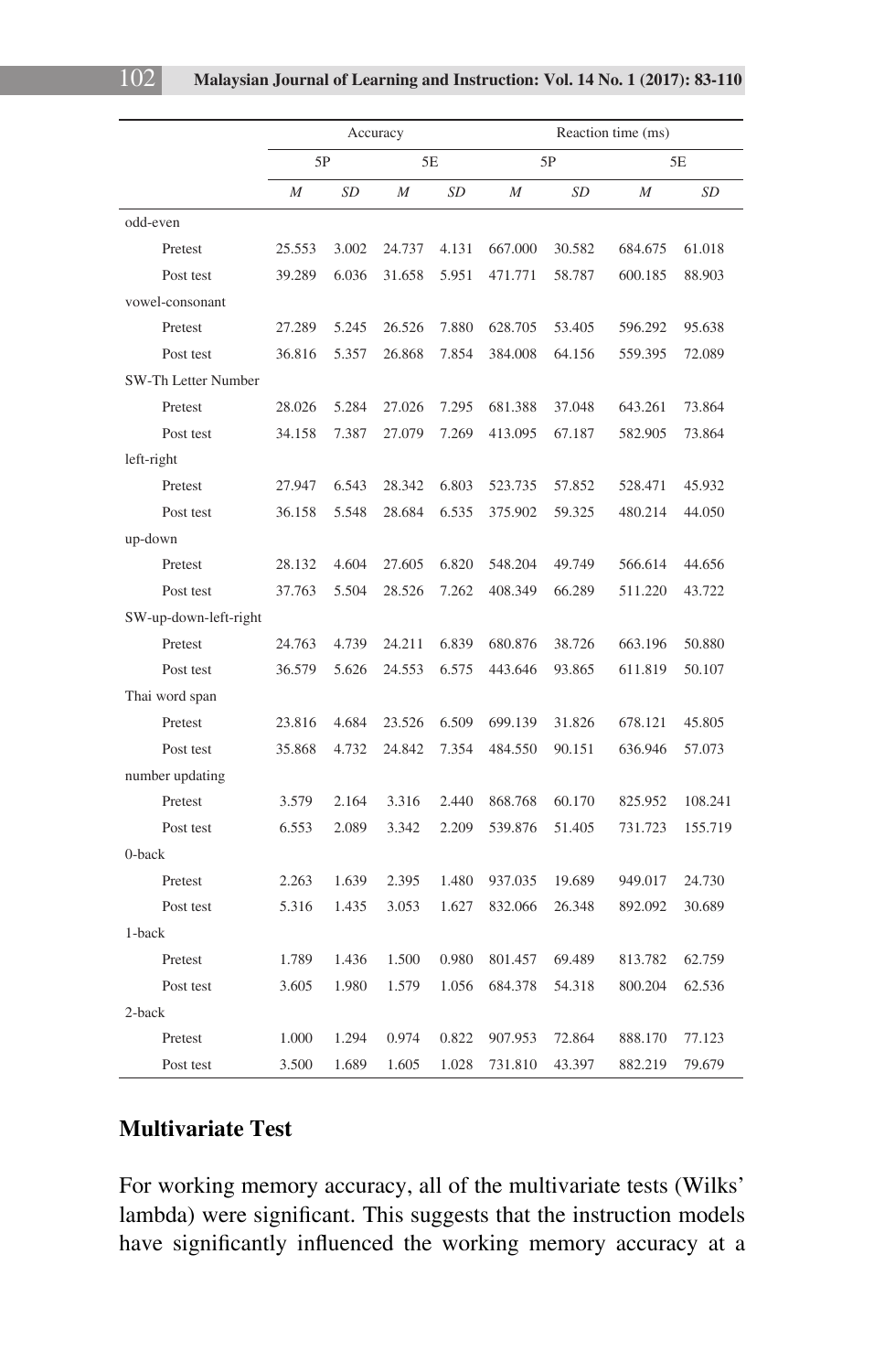0.05 significance level  $(F(13,62)=11.758, p=0.000)$  and can explain the variance of 71.1 percent of the working memory accuracy  $\binom{n}{r^2-0.711}$  Times have significantly influenced the working memory  $\binom{n^2}{n^2}$ =0.711). Thus have significantly immediced the working includivity accuracy at a 0.05 significance level (F(13,62)=105.086, p=0.000) and can explain the variance of  $95.7$  percent of the working memory accuracy ( $y^2 = 0.957$ ). Moreover, the instruction models<br>have significantly interacted with times at a 0.05 significance level have significantly interacted with times at a 0.05 significance level. have significantly interacted with times at a 0.05 significance level  $(F(13,62)=74.277, p=0.000)$  and can explain the variance of 95 .0 percent of the working memory accuracy ( $\eta_p^2$ =0.940). (*ŋ* (*ŋ*  $\frac{1}{2}$  $\eta_p^2$  $2 = 0.93$ =0.000) an<br>ng memory a 0.05 sign

For reaction time of working memory, all of the multivariate tests (*Millie*' lambda) were cignificant. This suggests that the instruction (Wilks' lambda) were significant. This suggests that the instruction models have significantly influenced the mostion time of modified models have significantly influenced the reaction time of working<br>  $\frac{1}{2}$ <br>  $\frac{1}{2}$ <br>  $\frac{2}{3}$ <br>  $\frac{2}{3}$ <br>  $\frac{1}{2}$ <br>  $\frac{2}{3}$ <br>  $\frac{2}{3}$ <br>  $\frac{2}{3}$ <br>  $\frac{2}{3}$ <br>  $\frac{2}{3}$ <br>  $\frac{2}{3}$ <br>  $\frac{2}{3}$ <br>  $\frac{2}{3}$ <br>  $\frac{2}{3}$ <br> memory at a 0.05 significance level  $(F(13,17)= 4.845, p=0.002)$ and can explain the variance of 78.7 percent of the reaction time of working memory ( $y_p^2$  =0.787). Times have significantly influenced<br>the reaction time of working memory at a 0.05 significance level the reaction time of working memory at a 0.05 significance level  $(F(13,17)) = 78.832$ ,  $p=0.000$ ) and can explain the variance of 98.4 percent of the reaction time of working memory ( $y_n^2$ =0.984). Moreover, the instruction models have significantly interacted with  $\frac{1}{2}$ . times at a 0.05 significance level  $(F(13,17)= 25.677, p=0.000)$  and can explain the variance of 95.2 percent of the reaction time of working memory ( $y_p^2$ =0.952). (*ŋ* for the multiple icance level<br>variance of<br> $(y_p^2=0.984)$ .  $e^{0.000}$  and<br>ion time of

The multivariate test informs the significance of at least one mean pairing, thus the individual comparisons of the observed mean difference were conducted by the univariate ANOVAs. The univariate tests showed significant interaction effect for all working memory measures in terms of both accuracy and reaction time. Students in the experimental group performed with better accuracy and reacted with lower reaction time than students in control group.

# **Findings on Mood**

Mood was measured in terms of the following three categories: alertness, calmness, and contentedness. The mean score and standard deviation of alertness, calmness, and contentedness are as shown in Table 3.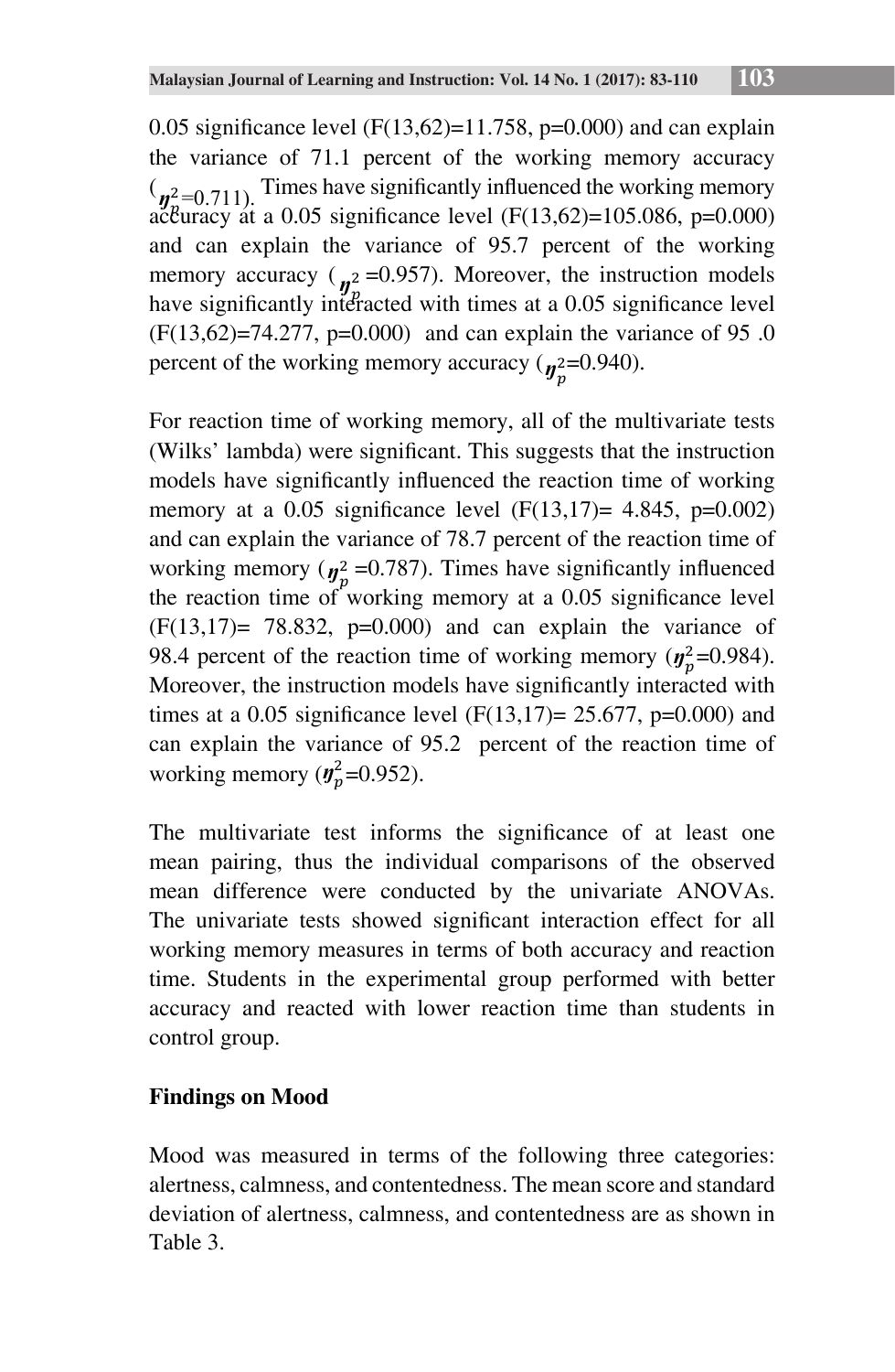#### Table 3

|               |        | Mood   |        |        |  |  |  |  |  |
|---------------|--------|--------|--------|--------|--|--|--|--|--|
|               |        | 5P     |        | 5Ε     |  |  |  |  |  |
|               | M      | SD     | M      | SD     |  |  |  |  |  |
| alertness     |        |        |        |        |  |  |  |  |  |
| Pretest       | 60.263 | 10.659 | 59.342 | 9.743  |  |  |  |  |  |
| Post test     | 70.895 | 9.723  | 62.026 | 10.683 |  |  |  |  |  |
| calmness      |        |        |        |        |  |  |  |  |  |
| Pretest       | 12.395 | 2.212  | 12.263 | 2.533  |  |  |  |  |  |
| Post test     | 15.553 | 2.226  | 13.474 | 2.938  |  |  |  |  |  |
| contentedness |        |        |        |        |  |  |  |  |  |
| Pretest       | 39.263 | 6.395  | 39.289 | 6.116  |  |  |  |  |  |
| Post test     | 43.421 | 5.495  | 39.474 | 7.277  |  |  |  |  |  |

*Mean and Standard Deviation of Alertness, Calmness, and Contentedness*

#### **Multivariate Test**

All of the multivariate tests (Wilks' lambda) were significant. The instruction models significantly influenced mood at a 0.05 significance level  $(F(3,72)= 2.620, p=0.047)$  and can explain the variance of 9.8 percent of mood  $($  =0.09 $\frac{2}{9}$ . Times significantly influenced mood at a 0.05 significance level  $(F(3.72) - 31.128)$ influenced mood at a  $0.05$  significance level  $(F(3,72)=31.128,$ p=0.000) and can explain the variance of 56.5 percent of mood  $(y_p^2 = 0.565)$ . Moreover, instruction models significantly<br>interacted with times at a 0.05 significance level (E(3.72) = 0.686 interacted with times at a  $0.05$  significance level  $(F(3,72)=9.686,$  $p=0.000$ ) and can explain the variance of 28.8 percent of mood  $(\eta_p^2 = 0.288)$ . mood  $(\mathbf{y}_n^2)$ 

The multivariate test informs the significance of at least one mean pairing, thus the individual comparison of the observed mean difference was carried out using the univariate ANOVA. The univariate tests showed significant interaction effect for alertness, calmness, and contentedness. Students in the experimental group had better mood than students in the control group.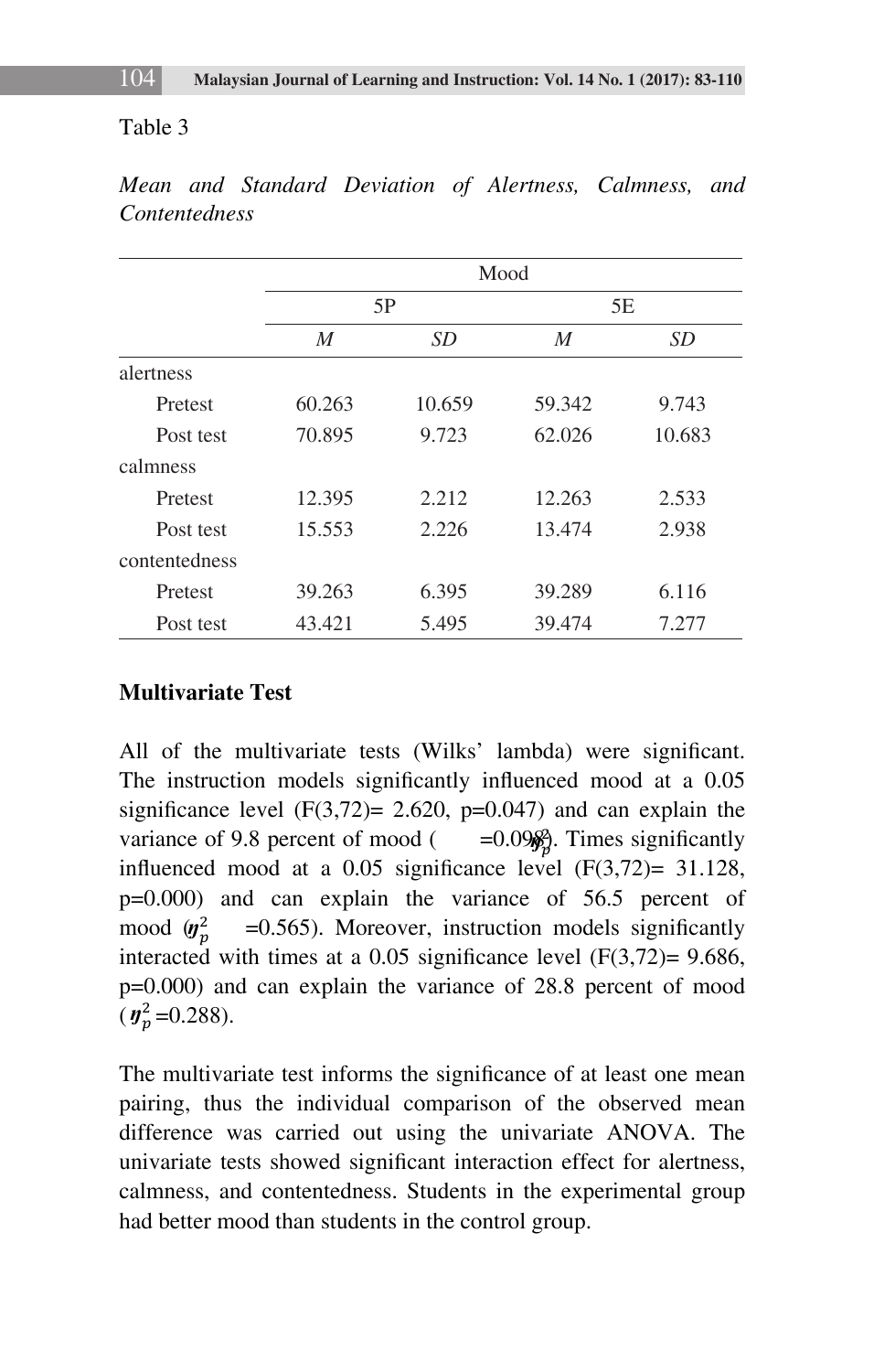#### **Summary on the Group Differences**

In order to achieve the main aim of this research, the researchers examined all of the above data obtained via tables and have been able to come to some general conclusions. Based on the statistical results, we can conclude that there are significant differences between the experimental and control groups. The results revealed that the learners in the experimental group outperformed the learners of the control group, as indicated in Table 4 below.

As indicated by Tinsley and Brown (2000), Wilks' lambda values close to 0 indicate that almost all of the variability in the discriminator variables is due to group differences, and Wilks' lambda values close to 1 indicate that almost all of the variability in the discriminator variables is due to within group differences (differences between cases in each group). Therefore, the smaller the Wilks' lambda value or the greater value of partial eta-square, the greater the differences between groups. In addition, the lower the Wilks' lambda, the more the given effect contributes to the model. In light of the above statistical observations, the researchers came to the conclusion that the two instructional models had made a difference to the learning outcomes of Grade 9 students, particularly in working memory, followed by attention. However, mood was not greatly different between the two groups.

#### Table 4

| Dependent variables             |       |               | Within group |         |              |                      |  |
|---------------------------------|-------|---------------|--------------|---------|--------------|----------------------|--|
|                                 |       | Between group |              | model   | model x time |                      |  |
|                                 | λ     | $y_p^2$       | λ            | $y_p^2$ | λ            | $\boldsymbol{y}_p^2$ |  |
| Attention accuracy              | 0.514 | 0.486         | 0.103        | 0.897   | 0.264        | 0.736                |  |
| Reaction time of attention      | 0.380 | 0.620         | 0.026        | 0.974   | 0.050        | 0.950                |  |
| Working memory accuracy         | 0.289 | 0.711         | 0.043        | 0.957   | 0.060        | 0.940                |  |
| Reaction time of working memory | 0.213 | 0.787         | 0.016        | 0.984   | 0.048        | 0.952                |  |
| Mood                            | 0.902 | 0.098         | 0.435        | 0.565   | 0.712        | 0.288                |  |

#### *Wilks' Lambda and Partial Eta-Square of Dependent Variables*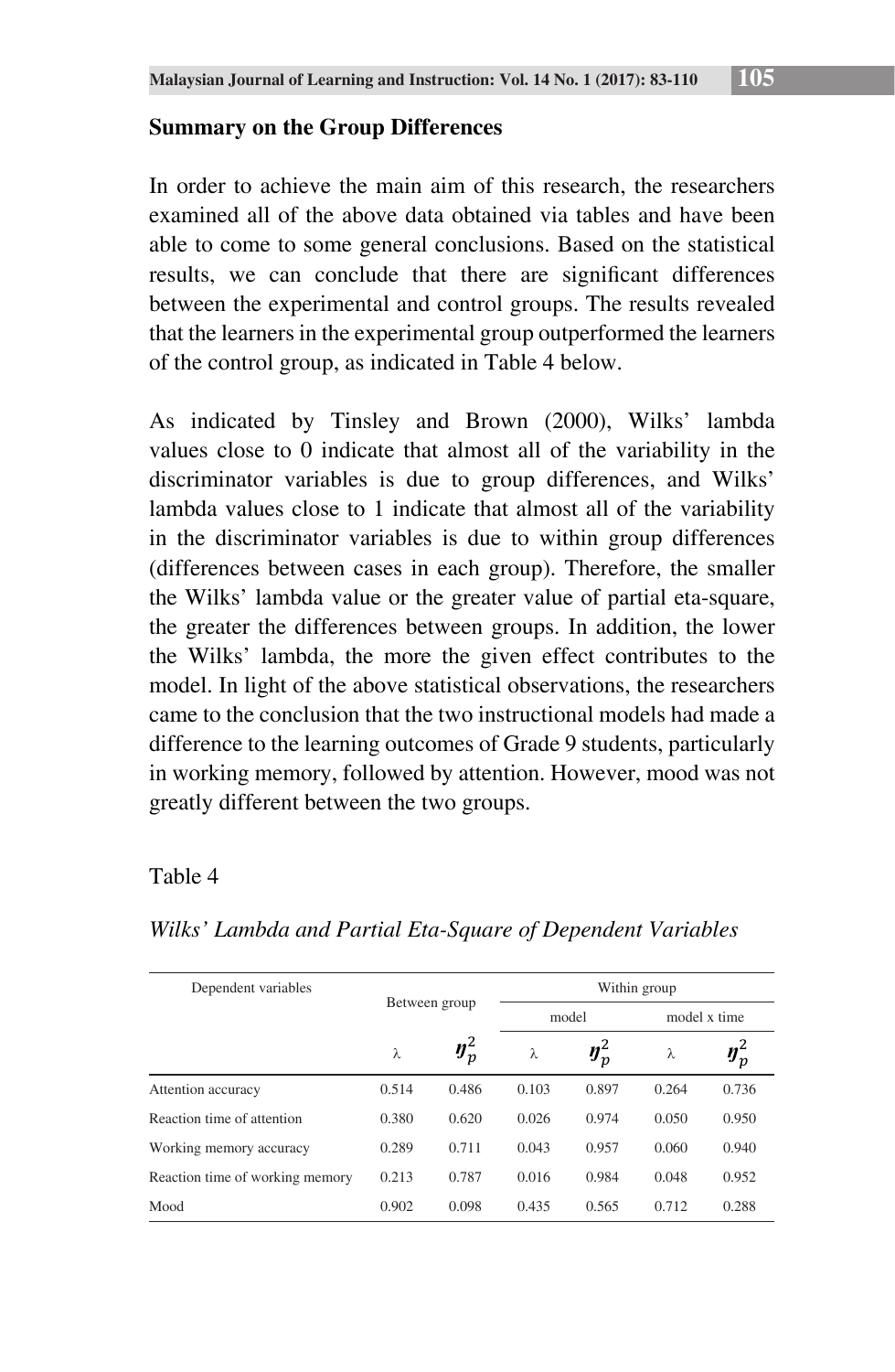## **DISCUSSION**

The findings of this study have revealed a greater understanding of the causal mechanism of the neurocognitive-based model (5P) on the improvement of learner attention, working memory, and mood and have the potential of making a significant contribution to education. The researchers have successfully explored how the mechanisms of learning and development relate to group differences in educational attainment and thus, educational intervention can be optimized.

The results of this study have supported the claim of effectiveness of the neurocognitive-based instructional model (5P) in enhancing learner attention, working memory, and mood. As a result of the robust evidence provided in this study, it is hoped that the neurocognitive-based instructional model (5P) will be applied in improving learner outcomes in the future.

The findings of this study imply that current teachers should focus on educational neuroscience to design an instructional model in order to enhance and improve the learning outcomes of their students. In this regard, teachers are encouraged to utilize the neurocognitivebased model (5P) since it has been found to be capable of developing the attention, working memory, and mood of students. Moreover, this implies that by emphasizing the development of attention, working memory, and mood it will be possible to enhance students' ability to embed their knowledge in the long-term memory (Anderson, 2009; Merikle, 2000; Hardiman, 2012). Consequently, teachers should provide sufficient opportunities for students to develop these domains. The results of this study are similar to the findings in the studies by Anderson (2009), Baddeley (2012), and Hardiman (2012).

Ultimately, the linking of neurocognitive learning theory and education is about the creation of something new, either a new discipline or new concepts and understanding that can advance work on both sides of this disciplinary boundary. This can be in terms of more targeted research in neurocognitive-based learning or more effective use of this research in developing classroom practices in education.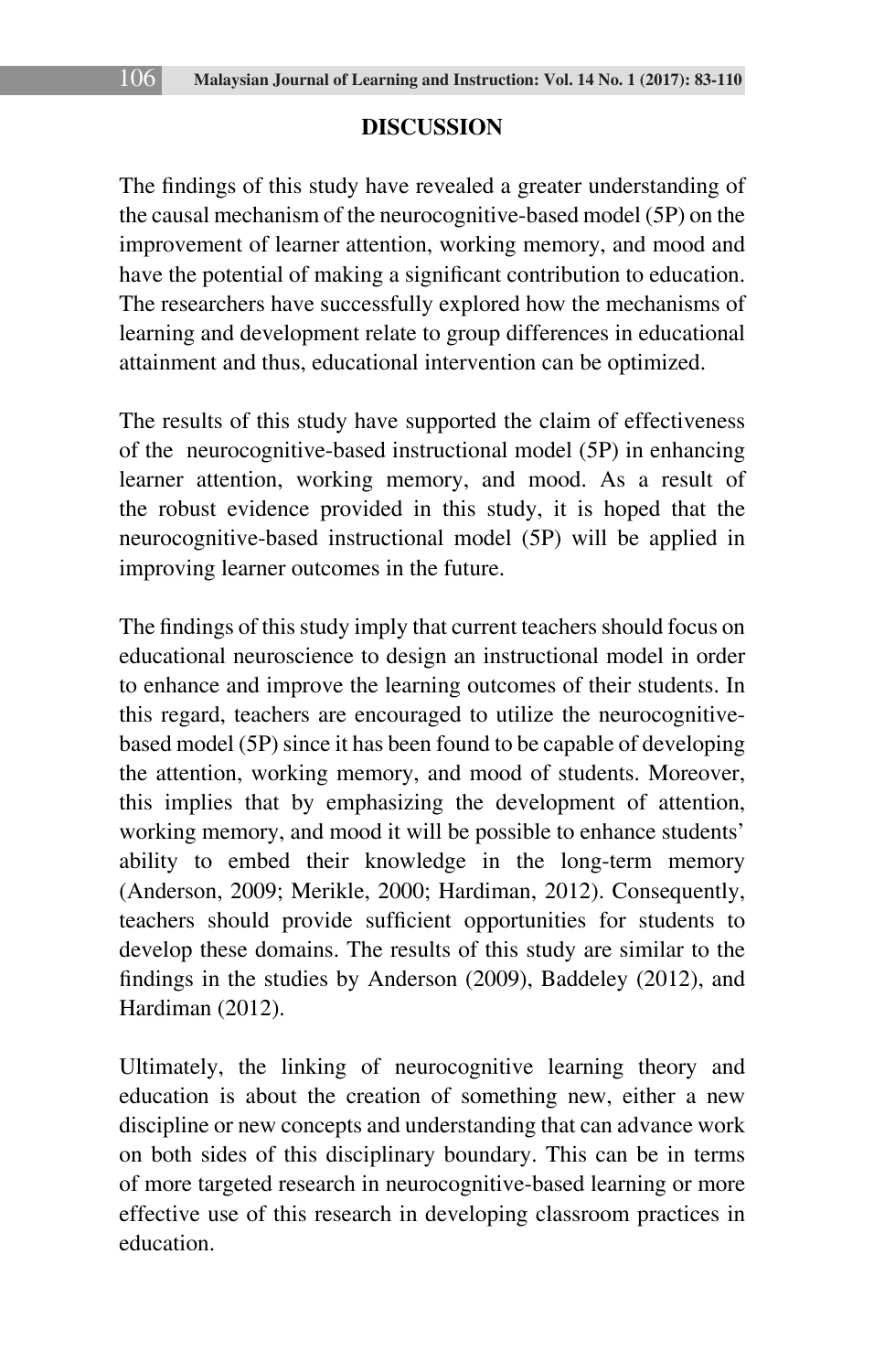In conclusion, there is a revolution imminent in education. These findings concerning the influence of cognitive neuroscience, in particular, will have profound implications for education, eventually leading to innovations in practice and policy. Irrespective of their scientific value, the learner brain findings are powerful for education only insofar as they have helped to change our perspective of how learning and development happen. It is suggested that teachers work together to understand and practise the new ways of development that have practical implications for the design of learning instructions.

## **ACKNOWLEDGEMENT**

This work was supported by the Higher Education Research Promotion and National Research University Project of Thailand, Office of the Higher Education Commission, through the Cluster of Research to Enhance the Quality of Basic Education.

## **REFERENCES**

- Anderson, O. R. (2009). Neurocognitive theory and constructivism in science education: A review of neurobiological, cognitive and cultural perspectives. *Brunei International Journal of Science & Mathematics Education*, *1*(1), 1-32.
- Baddeley, A. (2012). Working memory: Theories, models, and controversies. *Annual Review of Psychology*, *63*(1), 1-29. Retrieved from http://doi.org/10.1146/annurev-psych-120710- 100422
- Baddeley, A.D. & Hitch, G.J. (1974). Working memory. *The psychology of learning and motivation*, *8*, 47-89.
- Brandoni, C. & Anderson, O. R. (2009). A new neurocognitive model for assessing divergent thinking: Applicability, evidence of reliability, and implications for educational theory and practice. *Creativity Research Journal*, *21*(4), 326-337. Retrieved from http://doi.org/10.1080/10400410903297352.
- Bunterm, T., Ketchatturat, J., Samranjai, J., Methaneethorn, J., Wattanathorn, J., Muchimapura, S., Wannanon, P., Uopasai, S., Srikoon, S., & Werachairatana, S. (2015). *The development of cognitive function battery test: Thai version.* National Research Council of Thailand: Thailand.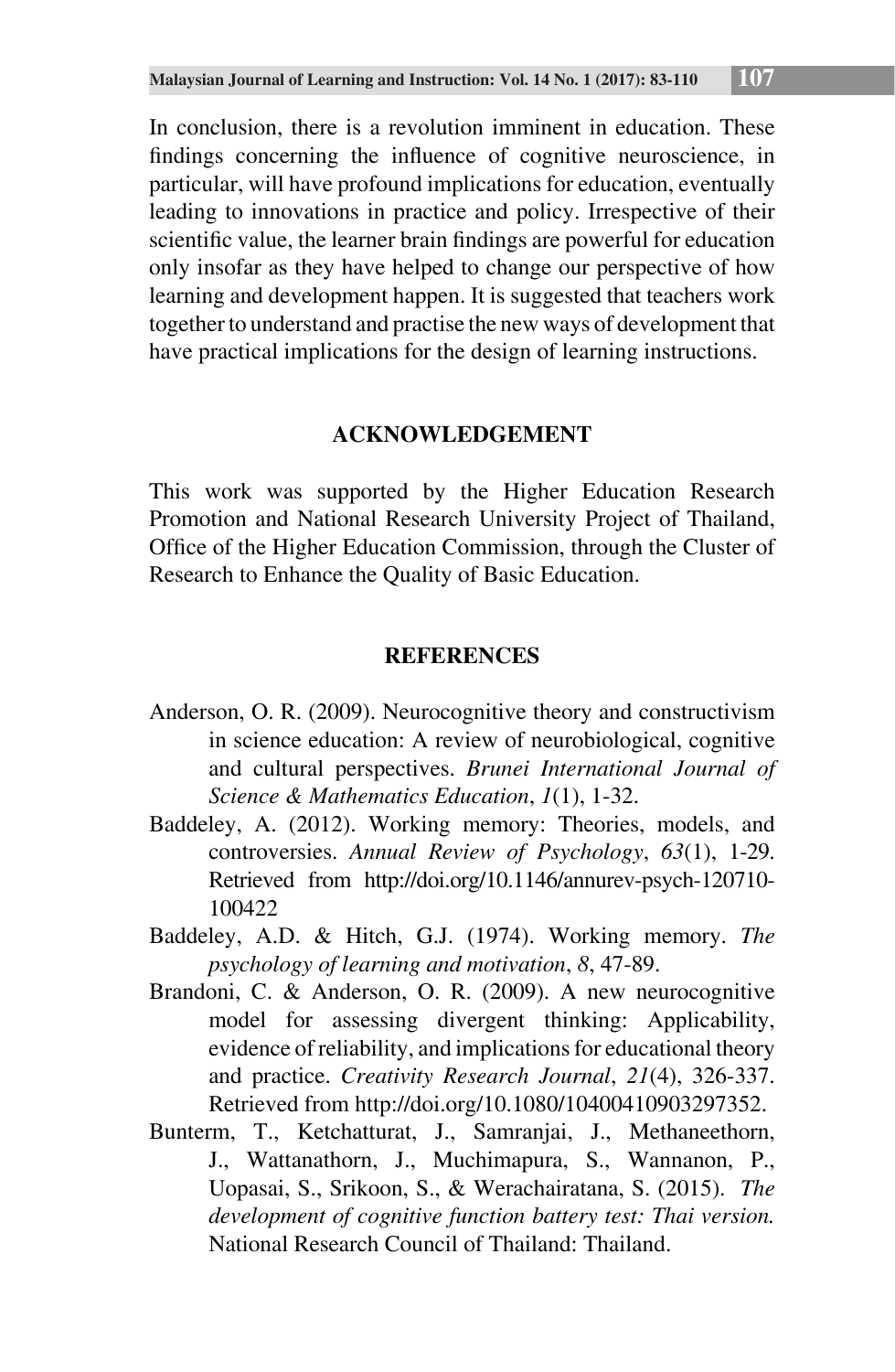- Bunterm, T., Lee, K., Ng, L. K. J., Srikoon, S., Vangpoomyai, P., Rattanavongsa, J., & Rachahoon, G. (2014). Do different levels of inquiry lead to different learning outcomes? A comparison between guided and structured inquiry. *International Journal of Science Education*, *36*(12), 1937- 1959, doi: 10.1080/09500693.2014.886347.
- Cowan, N. (2012). Working memory: The seat of learning and comprehension. In S. D. Sala & Anderson, M., *Neuroscience in education: The good, the bad and the ugly* (Chapter 1). doi:10.1093/acprof:oso/9780199600496.001.001. Great Britain: Oxford University Press.
- De Carolis, B. & Ferilli, S. (2014). Towards learning relations between user daily routines and mood. *CEUR Workshop Proceedings*, 64-71.
- Denning, P.J. (2013). The profession of IT moods, wicked problems, and learning. *Communications of the ACM*, *56*(3), 30-32. Retrieved from http://doi.org/10.1145/2428556.2428566.
- Everitt, B. S. & Dunn, G. (1991). *Applied multivariate data analysis*  (2nd ed.). London: Edward Arnold.
- Ferry, B., Roozendaal, B., & McGaugh, J. L. (1999). Role of norepinephrine in mediating stress hormone regulation of long-term memory storage: A critical involvement of the amygdale. *Biological Psychiatry*, *46*(9), 1140-1152.
- Gazzaniga, M. S., Ivry, R. B. & Mangun, G. R. (2009). *Cognitive neuroscience: The biology of the mind* (3rd ed.). New York, NY: Norton.
- Goswami, U. (2008). *Cognitive development: The learning brain*. Hove: Psychology Press.
- Goswami, U., & Szucs, D. (2010). Educational neuroscience: Developmental mechanisms: Towards a conceptual framework. *Neurolmage*, *57*(2011), 651-658.
- Hair, J. F., Black, W. C., Babin, B. J., Anderson, R. E., & Tatham, R. L. (2006). *Multivariate data analysis* (6th ed.). USA: Pearson Education.
- Hardiman, M. (2012). *The brain-targeted teaching model for 21stcentury schools*. Corwin: A Sage Company.
- Institute for the Promotion of Teaching Science and Technology (2012). *Science measurement and assessment*. Bangkok: V. Print Co., Ltd.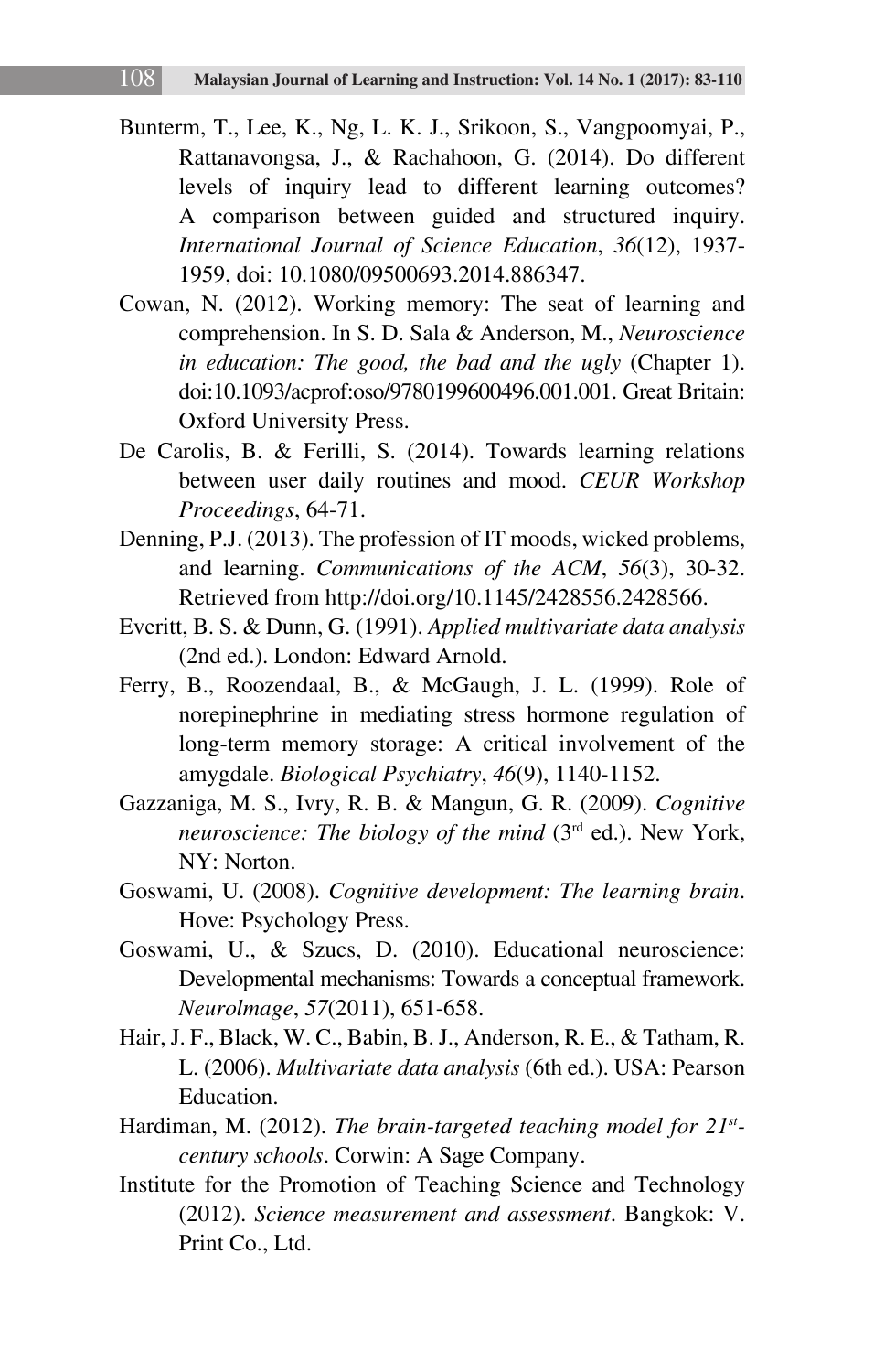- Jacob, C. & Silvanto, J. (2015). How is working memory content consciously experienced? The 'conscious copy' model of WM introspection. *Neuroscience and Biobehavioral Reviews*, *55,* 510-519. Retrieved from http://doi.org/10.1016/j.neubiorev. 2015.06.003
- Joyce, B., Weil, M. & Calhoun, E. (2015). *Models of teaching* (9thed.). USA: Pearson Education.
- Loaiza, V. M., & McCabe, D. P. (2013). The influence of aging on attentional refreshing and articulatory rehearsal during working memory on later episodic memory performance. *Aging, Neuropsychology, and Cognition*, *20*(4), 471–493. Retrieved from http://doi.org/10.1080/13825585.2012.738289.
- Mayer, J. S., Kim, J. & Park, S. (2011). Enhancing visual working memory encoding: The role of target novelty. *Visual Cognition*, *19*(7), 863-885. Retrieved from http://doi.org/10.1 080/13506285.2011.594459
- Meltzer, L. (2010). *Promoting executive function in the classroom*. New York: The Guilford Press.
- Merikle, P. (2000). Consciousness and unconsciousness: Processes. In A. E. Kazdin (Ed.), *Encyclopedia of Psychology*. (Vol. 2, pp. 272-275). Washington, DC: American Psychological Association.
- Newton, D. P. (2013). Moods, emotions and creative thinking: A framework for teaching. *Thinking Skills and Creativity*, *8*(1), 34-44. Retrieved from http://doi.org/10.1016/j.tsc.2012.05. 006
- Rao, R. P. N. (2003). Attention, models of. In L. Nadel (Ed.), *Encyclopedia of Cognitive Science.* (Vol.1, pp. 231-237). London: Nature Publishing Group.
- Srikoon, S., Bunterm, T., Samranjai, J., & Wattanathorn, J. (2014). Research synthesis of research-based learning for education in Thailand. *Procedia – Social and Behavioral Sciences* (Vol.  $2, pp, 913 - 917$ ).
- Srikoon, S. (2015). *Development of educational neuroscience and research-based instructional model* (Unpublished doctoral dissertation). Khon Kaen University: Thailand.
- Sanchez-Torres, A. M., Rosa Elosua, M, Lorente-Omenaca, R, Moreno-Izco, L., & Cuesta, M. J. (2015). A comparative study of the working memory multicomponent model in psychosis and healthy control. *Comprehensive Psychiatry*, *61*, 97-105.